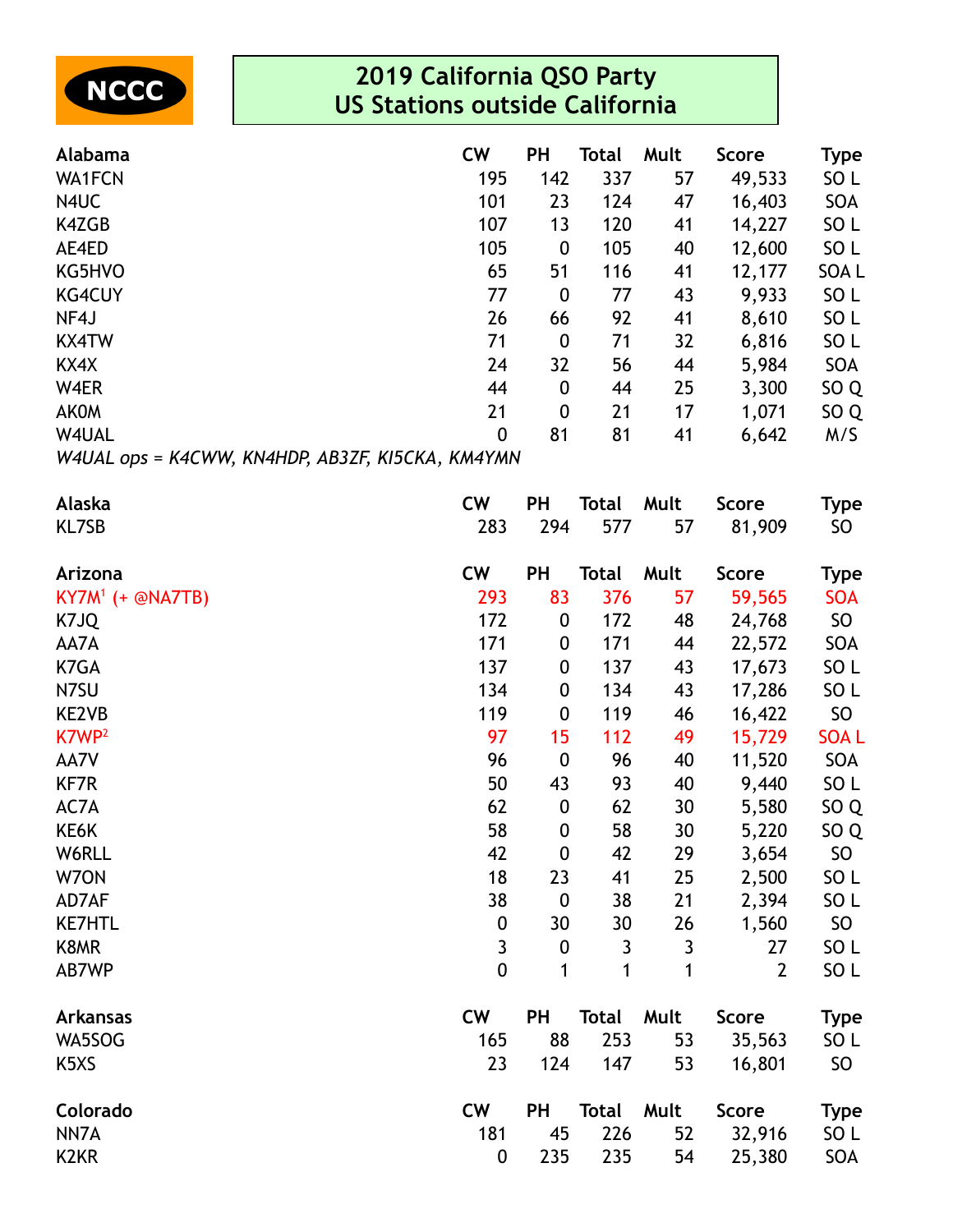

| Colorado                       | <b>CW</b>        | <b>PH</b>        | <b>Total</b> | Mult | <b>Score</b> | Type             |
|--------------------------------|------------------|------------------|--------------|------|--------------|------------------|
| <b>KOFX</b>                    | 155              | $\pmb{0}$        | 155          | 50   | 23,250       | SO <sub>L</sub>  |
| <b>NOKQ</b>                    | 96               | 44               | 140          | 48   | 18,048       | SOA              |
| <b>KOAE</b>                    | 79               | $\boldsymbol{0}$ | 79           | 26   | 6,162        | SOA L            |
| WA2JQZ                         | 48               | 19               | 67           | 32   | 5,824        | SO <sub>L</sub>  |
| <b>KDOJLE</b>                  | $\pmb{0}$        | 58               | 58           | 30   | 3,480        | SO <sub>1</sub>  |
| NOZTO                          | $\boldsymbol{0}$ | 17               | 17           | 13   | 442          | SO <sub>L</sub>  |
| K <sub>9</sub> CLD             | $\mathbf 0$      | 3                | $\mathbf{3}$ | 3    | 18           | SO <sub>L</sub>  |
| Connecticut                    | <b>CW</b>        | <b>PH</b>        | <b>Total</b> | Mult | <b>Score</b> | <b>Type</b>      |
| W <sub>1</sub> QK <sup>3</sup> | 166              | 137              | 303          | 58   | 44,776       | <b>SOAL</b>      |
| W1CTN                          | 140              | 133              | 273          | 54   | 37,044       | SOA              |
| W1WEF                          | 149              | $\boldsymbol{0}$ | 149          | 54   | 24,138       | SO               |
| W <sub>1</sub> EQ              | 102              | $\boldsymbol{0}$ | 102          | 48   | 14,688       | SOA L            |
| K <sub>1</sub> ZE              | 69               | 30               | 99           | 41   | 10,947       | <b>SO</b>        |
| WA1SAY                         | $\boldsymbol{0}$ | 92               | 92           | 49   | 9,016        | SOLYL            |
| W1ARY                          | 61               | $\boldsymbol{0}$ | 61           | 35   | 6,405        | SOA L            |
| K1LHO                          | 38               | $\boldsymbol{0}$ | 38           | 29   | 3,306        | SO <sub>L</sub>  |
| KC <sub>1</sub> SA             | 15               | 31               | 46           | 26   | 2,782        | SO <sub>L</sub>  |
| <b>Delaware</b>                | <b>CW</b>        | PH               | <b>Total</b> | Mult | <b>Score</b> | <b>Type</b>      |
| N8NA                           | 104              | $\pmb{0}$        | 104          | 44   | 13,728       | SO <sub>L</sub>  |
| W3TAS <sup>4</sup>             | 81               | $\bf{0}$         | 81           | 41   | 9,963        | <b>SOAL</b>      |
| <b>Florida</b>                 | <b>CW</b>        | <b>PH</b>        | <b>Total</b> | Mult | <b>Score</b> | <b>Type</b>      |
| <b>N4OX</b>                    | 220              | 225              | 445          | 58   | 64,380       | SO               |
| N4BP                           | 299              | $\boldsymbol{0}$ | 299          | 54   | 48,438       | SOA              |
| <b>WO40</b>                    | 180              | 134              | 314          | 58   | 46,864       | <b>SO</b>        |
| N6AR                           | 239              | $\boldsymbol{0}$ | 239          | 56   | 40,152       | SOA              |
| KM4HI                          | 156              | 105              | 261          | 56   | 37,968       | SOA L            |
| AA4TI                          | 140              | 65               | 205          | 55   | 30,250       | SO <sub>L</sub>  |
| W <sub>4</sub> OX              | 116              | 44               | 160          | 54   | 23,544       | SOA              |
| KN4Y                           | 130              | $\boldsymbol{0}$ | 130          | 47   | 18,330       | SO <sub>L</sub>  |
| K3TW <sub>5</sub>              | 106              | 28               | 134          | 49   | 18,326       | SOA <sub>Q</sub> |
| WA6POZ                         | 64               | 70               | 134          | 55   | 18,260       | SOA              |
| N4KS                           | 119              | $\mathbf{2}$     | 121          | 45   | 16,245       | SO               |
| W2XYZ                          | 121              | 0                | 121          | 43   | 15,609       | SOA              |
| K <sub>2</sub> MK              | 110              | 0                | 110          | 41   | 13,530       | SOA L            |
| AI4WW                          | 110              | $\boldsymbol{0}$ | 110          | 40   | 13,200       | <b>SO</b>        |
| K4MM                           | 60               | 49               | 109          | 46   | 12,788       | SOA              |
| <b>KU4FX</b>                   | $\boldsymbol{0}$ | 89               | 89           | 39   | 6,942        | SOA              |
| W4CU                           | 55               | 9                | 64           | 34   | 6,222        | SOA              |
| AF3K                           | 57               | $\boldsymbol{0}$ | 57           | 35   | 5,985        | SOA              |
| WF3T                           | 34               | 0                | 34           | 26   | 2,652        | <b>SO</b>        |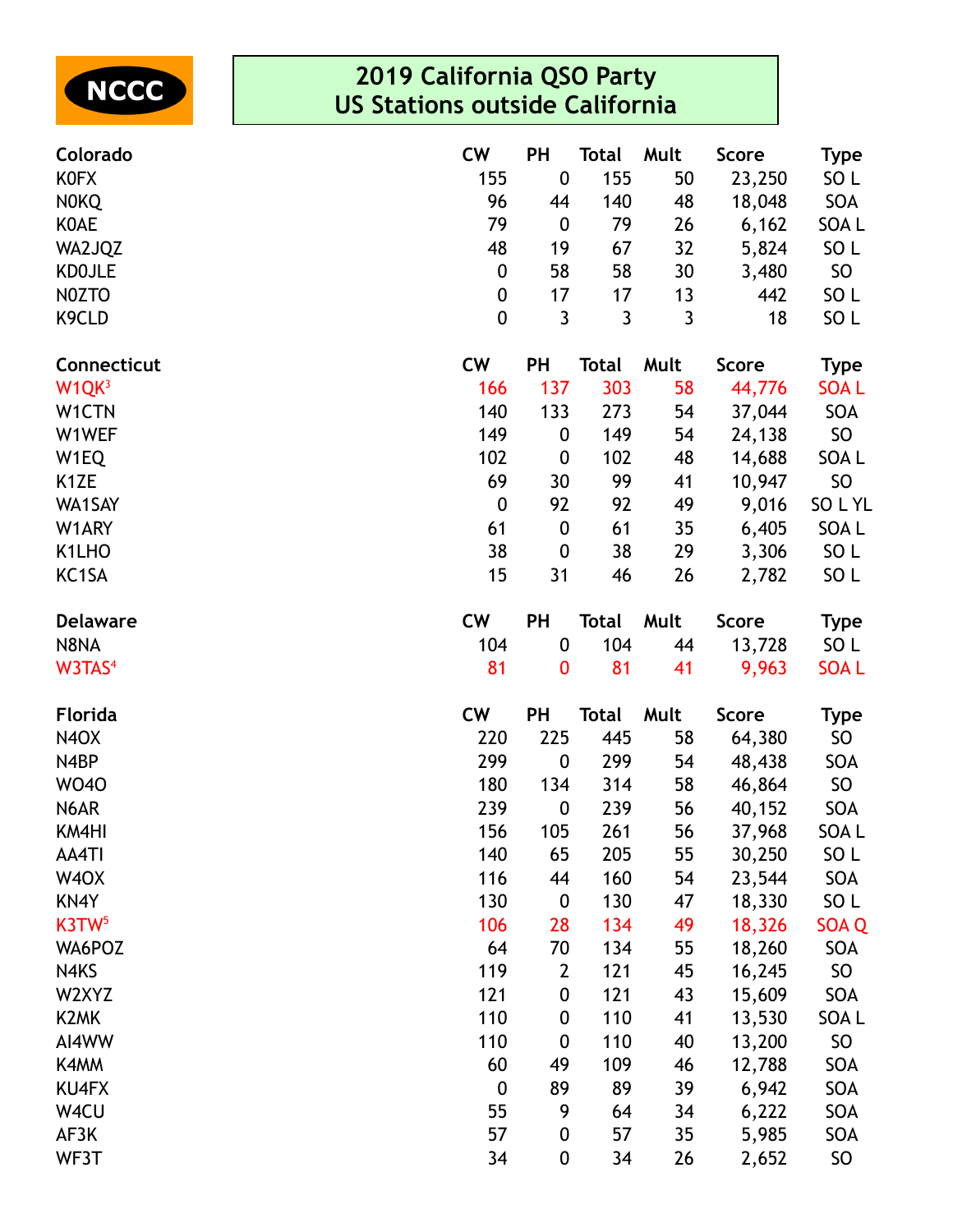

| Florida                       | <b>CW</b>        | <b>PH</b>        | <b>Total</b>   | Mult           | <b>Score</b> | Type            |
|-------------------------------|------------------|------------------|----------------|----------------|--------------|-----------------|
| AA0O                          | 7                | 23               | 30             | 24             | 1,608        | SO <sub>L</sub> |
| KW4MB                         | $\boldsymbol{0}$ | 31               | 31             | 23             | 1,426        | SO              |
| WA3LXD                        | $\boldsymbol{0}$ | 31               | 31             | 23             | 1,426        | SO <sub>L</sub> |
| K3ZGA                         | 23               | $\boldsymbol{0}$ | 23             | 18             | 1,242        | SO <sub>L</sub> |
| N4DPM                         | 15               | $\boldsymbol{0}$ | 15             | 16             | 720          | SO <sub>L</sub> |
| W9OFF                         | 8                | 9                | 17             | 17             | 714          | SO              |
| NX4N                          | 18               | $\boldsymbol{0}$ | 18             | 12             | 648          | SO              |
| K <sub>1</sub> H <sub>G</sub> | $\boldsymbol{0}$ | 15               | 15             | 15             | 450          | SO <sub>L</sub> |
| KS3K                          | 12               | 1                | 13             | 10             | 380          | SO <sub>L</sub> |
| W4BZM                         | $\mathbf 0$      | 9                | 9              | 9              | 162          | SO <sub>L</sub> |
| N4RRR                         |                  |                  |                |                |              | $\mathsf C$     |
| Georgia                       | <b>CW</b>        | <b>PH</b>        | <b>Total</b>   | Mult           | <b>Score</b> | Type            |
| K4BAI                         | 317              | 222              | 539            | 57             | 79,515       | SO              |
| KU8E                          | 181              | 55               | 236            | 54             | 35,262       | SO              |
| K4VBM <sup>6</sup>            | 104              | 31               | 135            | 42             | 15,708       | <b>SOAL</b>     |
| N4DU                          | 100              | $\boldsymbol{0}$ | 100            | 44             | 13,200       | SOA             |
| K4EA                          | 78               | 34               | 112            | 37             | 11,174       | SOA L           |
| W4XO                          | 73               | 13               | 86             | 34             | 8,330        | SOA             |
| <b>N5TOO</b>                  | 85               | $\overline{2}$   | 87             | 32             | 8,288        | SO <sub>L</sub> |
| <b>K4SHW</b>                  | $\mathbf 0$      | 79               | 79             | 33             | 5,214        | SO <sub>L</sub> |
| N4GG                          | 41               | $\boldsymbol{0}$ | 41             | 27             | 3,321        | SOA             |
| <b>KM4VTE</b>                 | $\boldsymbol{0}$ | 38               | 38             | 20             | 1,520        | SOA L           |
| WA4ZOF                        | 24               | $\boldsymbol{0}$ | 24             | 21             | 1,512        | SO <sub>L</sub> |
| <b>KN4CQJ</b>                 | $\pmb{0}$        | 17               | 17             | 15             | 510          | SOA L           |
| KD4QMY                        | $\mathbf 0$      | $\overline{7}$   | $\overline{7}$ | $\overline{7}$ | 98           | SO <sub>L</sub> |
| Hawaii                        | <b>CW</b>        | PH               | <b>Total</b>   | Mult           | <b>Score</b> | <b>Type</b>     |
| $KH6TU7$ (AD6E op)            | 327              | 207              | 534            | 58             | 80,910       | <b>SOA</b>      |
| KH6CJJ <sup>8</sup>           | 180              | 77               | 257            | 56             | 38,864       | SO <sub>L</sub> |
| NH <sub>6</sub> Y             | 1                | 79               | 80             | 40             | 6,440        | SOA             |
| KH6LC (+ AH6RE)               | 145              | 35               | 180            | 50             | 25,250       | M/S             |
| Idaho                         | <b>CW</b>        | <b>PH</b>        | <b>Total</b>   | Mult           | <b>Score</b> | <b>Type</b>     |
| <b>KG7CW</b>                  | 179              | 224              | 403            | 57             | 56,145       | SO              |
| WJ9B                          | 297              | $\boldsymbol{0}$ | 297            | 52             | 46,332       | SO              |
| NQ6S                          | 0                | 31               | 31             | 25             | 1,550        | SO <sub>L</sub> |
| KK7A <sup>9</sup>             | 13               | 0                | 13             | 10             | 390          | SO <sub>Q</sub> |
| NG7V                          | 6                | $\boldsymbol{0}$ | 6              | 6              | 108          | SOA L           |
| <b>Illinois</b>               | <b>CW</b>        | <b>PH</b>        | <b>Total</b>   | Mult           | <b>Score</b> | <b>Type</b>     |
| K <sub>9</sub> CT             | 346              | 403              | 749            | 58             | 106,952      | SOA             |
| K <sub>9</sub> ZO             | 155              | 188              | 343            | 57             | 47,937       | SO              |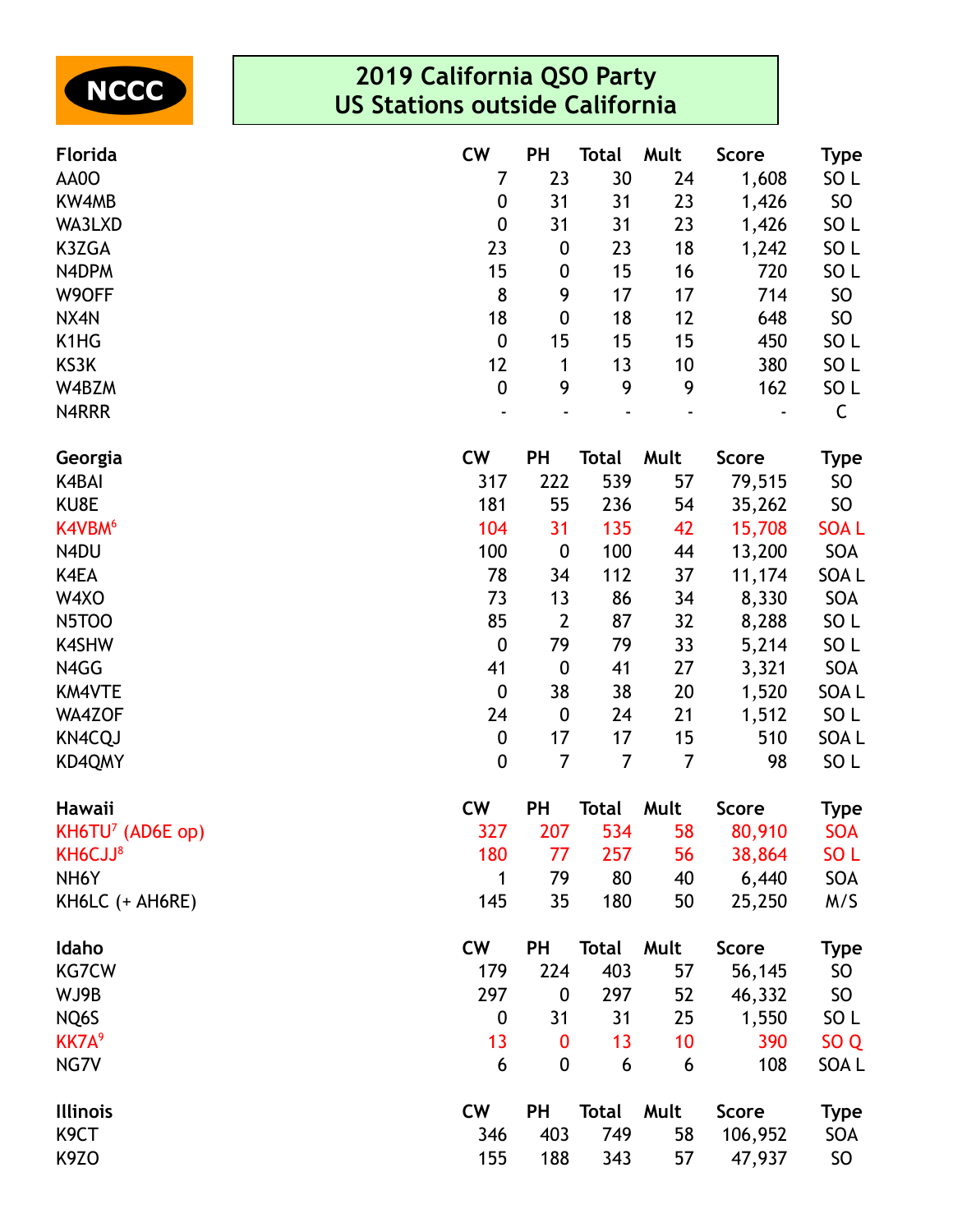

| <b>Illinois</b>       | <b>CW</b>        | <b>PH</b>        | <b>Total</b> | Mult                    | <b>Score</b>   | <b>Type</b>     |
|-----------------------|------------------|------------------|--------------|-------------------------|----------------|-----------------|
| K9CW                  | 191              | $\boldsymbol{0}$ | 191          | 54                      | 30,942         | SOA L           |
| N9JF                  | 146              | $\boldsymbol{0}$ | 146          | 50                      | 21,900         | SOA L           |
| W9OA                  | 91               | 30               | 121          | 40                      | 13,320         | SOA             |
| WT2P                  | 76               | 50               | 126          | 35                      | 11,480         | SOA             |
| W3HDH                 | 78               | 25               | 103          | 39                      | 11,076         | SOA             |
| K9UIY                 | 91               | $\boldsymbol{0}$ | 91           | 38                      | 10,374         | SO <sub>Q</sub> |
| W9ILY                 | 46               | 22               | 68           | 41                      | 7,462          | SOA             |
| W9QL                  | 46               | 44               | 90           | 32                      | 7,232          | SO <sub>L</sub> |
| WA9LEY                | 64               | $\boldsymbol{0}$ | 64           | 31                      | 5,952          | SO <sub>L</sub> |
| K9PG                  | 27               | 42               | 69           | 36                      | 5,940          | SOA L           |
| W9SE                  | 52               | $\boldsymbol{0}$ | 52           | 32                      | 4,992          | SO <sub>L</sub> |
| K9PMV                 | 42               | 0                | 42           | 33                      | 4,158          | SO L            |
| WB9HFK                | 33               | $\boldsymbol{0}$ | 33           | 19                      | 1,881          | SO <sub>L</sub> |
| N9BT                  | 16               | 3                | 19           | 16                      | 864            | SO <sub>L</sub> |
| NR9E                  | $\boldsymbol{0}$ | 22               | 22           | 19                      | 836            | SOA L           |
| KD9HLD                | $\boldsymbol{0}$ | 23               | 23           | 18                      | 828            | SOA L           |
| KK9B                  | $\mathbf 0$      | $\mathbf{1}$     | 1            | 1                       | $\overline{2}$ | SO <sub>L</sub> |
| W9JWC (W9YES, KD9LSV) | 102              | 30               | 132          | 39                      | 14,274         | M/SL            |
| AI9K                  |                  |                  |              |                         |                | $\mathsf C$     |
| Indiana               | <b>CW</b>        | PH               | <b>Total</b> | Mult                    | <b>Score</b>   | <b>Type</b>     |
| W9PA                  | 213              | 44               | 257          | 54                      | 39,258         | SO <sub>L</sub> |
| K9JWI                 | 105              | $\boldsymbol{0}$ | 105          | 38                      | 11,970         | SOA             |
| W9RE                  | 99               | 0                | 99           | 37                      | 10,989         | SO <sub>L</sub> |
| N4IY                  | 74               | $\boldsymbol{0}$ | 74           | 39                      | 8,658          | SO <sub>L</sub> |
| AB9CA                 | 65               | 9                | 74           | 37                      | 7,881          | SO              |
| N9OL                  | 54               | $\boldsymbol{0}$ | 54           | 30                      | 4,860          | SO <sub>L</sub> |
| W9DZ                  | $\boldsymbol{0}$ | 59               | 59           | 37                      | 4,366          | SO              |
| <b>WORM</b>           | 25               | $\boldsymbol{0}$ | 25           | 21                      | 1,575          | SOA L           |
| K9WPV                 | 0                | 14               | 14           | 12                      | 336            | SO L            |
| KC9ACL                | $\mathbf 0$      | 3                | 3            | $\overline{\mathbf{4}}$ | 24             | SO <sub>L</sub> |
| lowa                  | <b>CW</b>        | <b>PH</b>        | <b>Total</b> | Mult                    | <b>Score</b>   | <b>Type</b>     |
| <b>N5KB10</b>         | 65               | 81               | 146          | 50                      | 17,850         | <b>SOA</b>      |
| WIOWA (NOAC op)       | 106              | $\boldsymbol{0}$ | 106          | 39                      | 12,402         | SO <sub>L</sub> |
| NU0Q                  | 61               | 10               | 71           | 42                      | 8,526          | SO <sub>L</sub> |
| <b>Kansas</b>         | <b>CW</b>        | <b>PH</b>        | <b>Total</b> | Mult                    | <b>Score</b>   | <b>Type</b>     |
| KOTRL <sup>11</sup>   | 127              | 106              | 233          | 56                      | 33,208         | <b>SOA</b>      |
| W0YJT                 | 87               | 75               | 162          | 51                      | 20,961         | SOA L           |
| <b>WOUY</b>           | 140              | $\boldsymbol{0}$ | 140          | 48                      | 20,160         | SO              |
| WY0A                  | 0                | 171              | 171          | 57                      | 19,494         | SO              |
| <b>KOVBU</b>          | 130              | $\boldsymbol{0}$ | 130          | 49                      | 19,110         | SOA L           |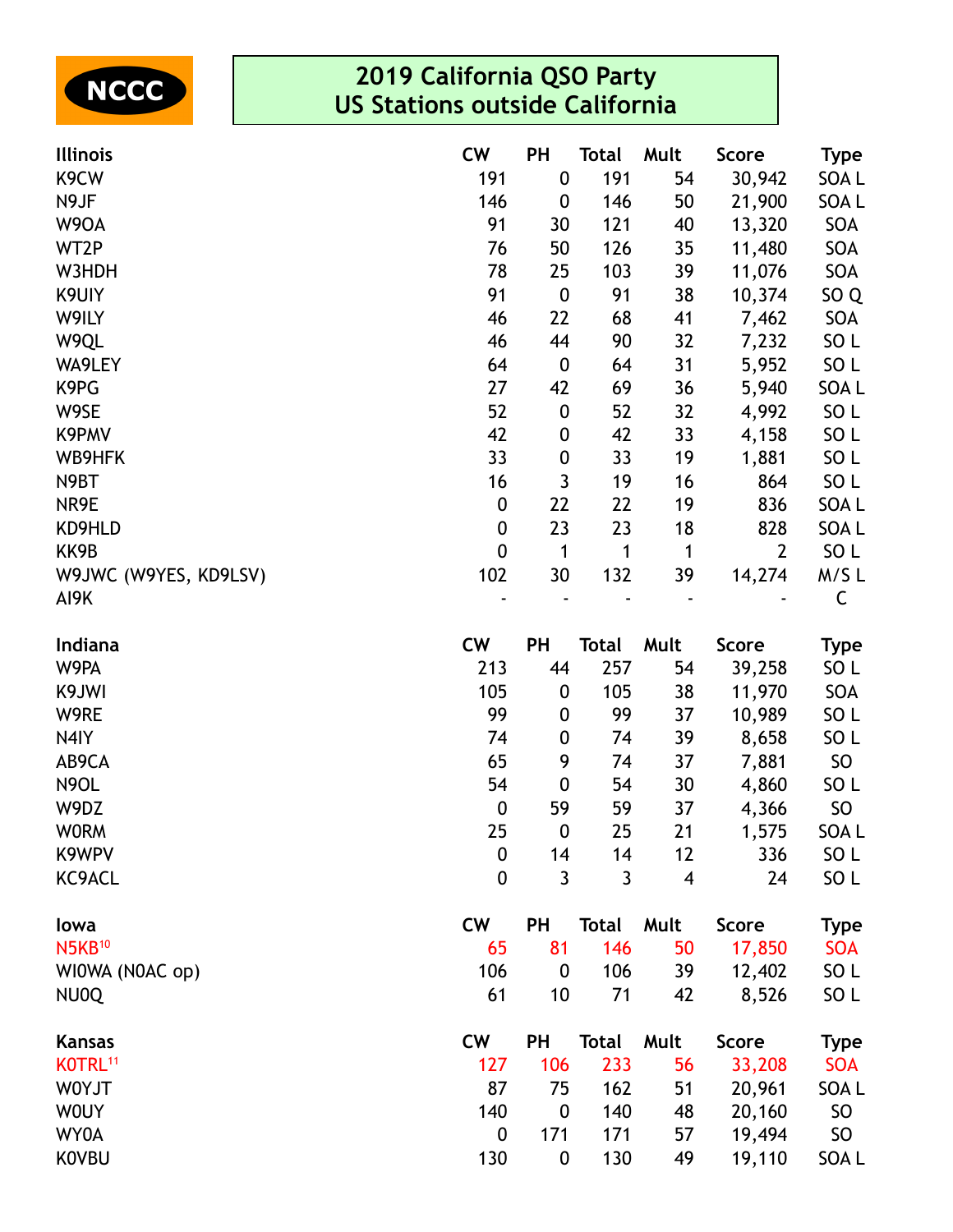

| <b>Kansas</b>                 | <b>CW</b>        | <b>PH</b>        | Total        | Mult | <b>Score</b> | <b>Type</b>     |
|-------------------------------|------------------|------------------|--------------|------|--------------|-----------------|
| <b>KOHNC</b>                  | 101              | 22               | 123          | 53   | 18,391       | SO <sub>L</sub> |
| <b>KOVXU</b>                  | 108              | 15               | 123          | 51   | 18,054       | SOA             |
| <b>KOWRY</b>                  | 93               | $\boldsymbol{0}$ | 93           | 43   | 11,997       | SO <sub>L</sub> |
| <b>ACOE</b>                   | 51               | $\boldsymbol{0}$ | 51           | 33   | 5,049        | <b>SO</b>       |
| KG0J                          | $\boldsymbol{0}$ | 44               | 44           | 28   | 2,464        | <b>SO</b>       |
| AD0AB                         | 18               | $\boldsymbol{0}$ | 18           | 13   | 702          | SO <sub>1</sub> |
| K0HC <sup>12</sup> (W0BH op)  | 132              | 445              | 577          | 58   | 74,588       | M/M             |
| Kentucky                      | <b>CW</b>        | <b>PH</b>        | Total        | Mult | <b>Score</b> | <b>Type</b>     |
| ND4Y                          | 117              | 121              | 238          | 49   | 29,057       | SO              |
| K4WW                          | 99               | $\boldsymbol{0}$ | 99           | 41   | 12,177       | SOA             |
| KO4XJ                         | 82               | $\boldsymbol{0}$ | 82           | 34   | 8,364        | SOA L           |
| KJ4AOM                        | 68               | $\boldsymbol{0}$ | 68           | 33   | 6,732        | SO L            |
| ND4X                          | $\boldsymbol{0}$ | 36               | 36           | 26   | 1,872        | SOA L           |
| <b>KG4SRK</b>                 | $\boldsymbol{0}$ | 19               | 19           | 16   | 608          | SO <sub>1</sub> |
| KG2E                          | $\boldsymbol{0}$ | 12               | 12           | 10   | 240          | SO L            |
| Louisiana                     | <b>CW</b>        | <b>PH</b>        | <b>Total</b> | Mult | <b>Score</b> | <b>Type</b>     |
| N5YE                          | 114              | 27               | 141          | 44   | 17,424       | SO L            |
| N <sub>5</sub> II             | 59               | 29               | 88           | 37   | 8,695        | SOA L           |
| W5LA                          | 44               | $\boldsymbol{0}$ | 44           | 26   | 3,432        | SO <sub>L</sub> |
| W5WZ                          | $\boldsymbol{0}$ | 48               | 48           | 34   | 3,264        | SOA             |
| WW5L                          | $\boldsymbol{0}$ | 33               | 33           | 24   | 1,584        | SOA             |
| Maine                         | <b>CW</b>        | <b>PH</b>        | <b>Total</b> | Mult | <b>Score</b> | <b>Type</b>     |
| K <sub>1</sub> JB             | 91               | 162              | 253          | 57   | 34,029       | SOA             |
| AB1EP                         | $\boldsymbol{0}$ | 162              | 162          | 51   | 16,524       | SO              |
| W4ZGR/1                       | 22               | $\boldsymbol{0}$ | 22           | 18   | 1,188        | SO              |
| <b>K6RM/1</b>                 | 21               | $\boldsymbol{0}$ | 21           | 16   | 1,008        | SO L E          |
| KC1DVT <sup>13</sup>          | 11               | $\bf{0}$         | 11           | 11   | 363          | SOA Q           |
| Maryland                      | <b>CW</b>        | <b>PH</b>        | <b>Total</b> | Mult | <b>Score</b> | <b>Type</b>     |
| WA3FAE                        | 145              | 19               | 164          | 53   | 25,069       | SO <sub>L</sub> |
| K3TN                          | 138              | $\boldsymbol{0}$ | 138          | 49   | 20,286       | SOA             |
| N3QE                          | 142              | 1                | 143          | 43   | 18,404       | SOA             |
| K3AJ                          | 88               | 56               | 144          | 48   | 18,048       | SOA             |
| NC3Y                          | 97               | 18               | 115          | 43   | 14,061       | SO              |
| N3AM                          | 102              | $\boldsymbol{0}$ | 102          | 37   | 11,322       | SOA             |
| K3GHH                         | 72               | $\boldsymbol{0}$ | 72           | 41   | 8,856        | <b>SO</b>       |
| KE3GK                         | 49               | 38               | 87           | 39   | 8,697        | <b>SO</b>       |
| K <sub>1</sub> B <sub>Z</sub> | 31               | 30               | 61           | 31   | 4,743        | <b>SO</b>       |
| N3XL                          | 42               | 10               | 52           | 23   | 3,358        | <b>SO</b>       |
| KB3VQC <sup>14</sup>          | 171              | 116              | 287          | 56   | 41,720       | M/M             |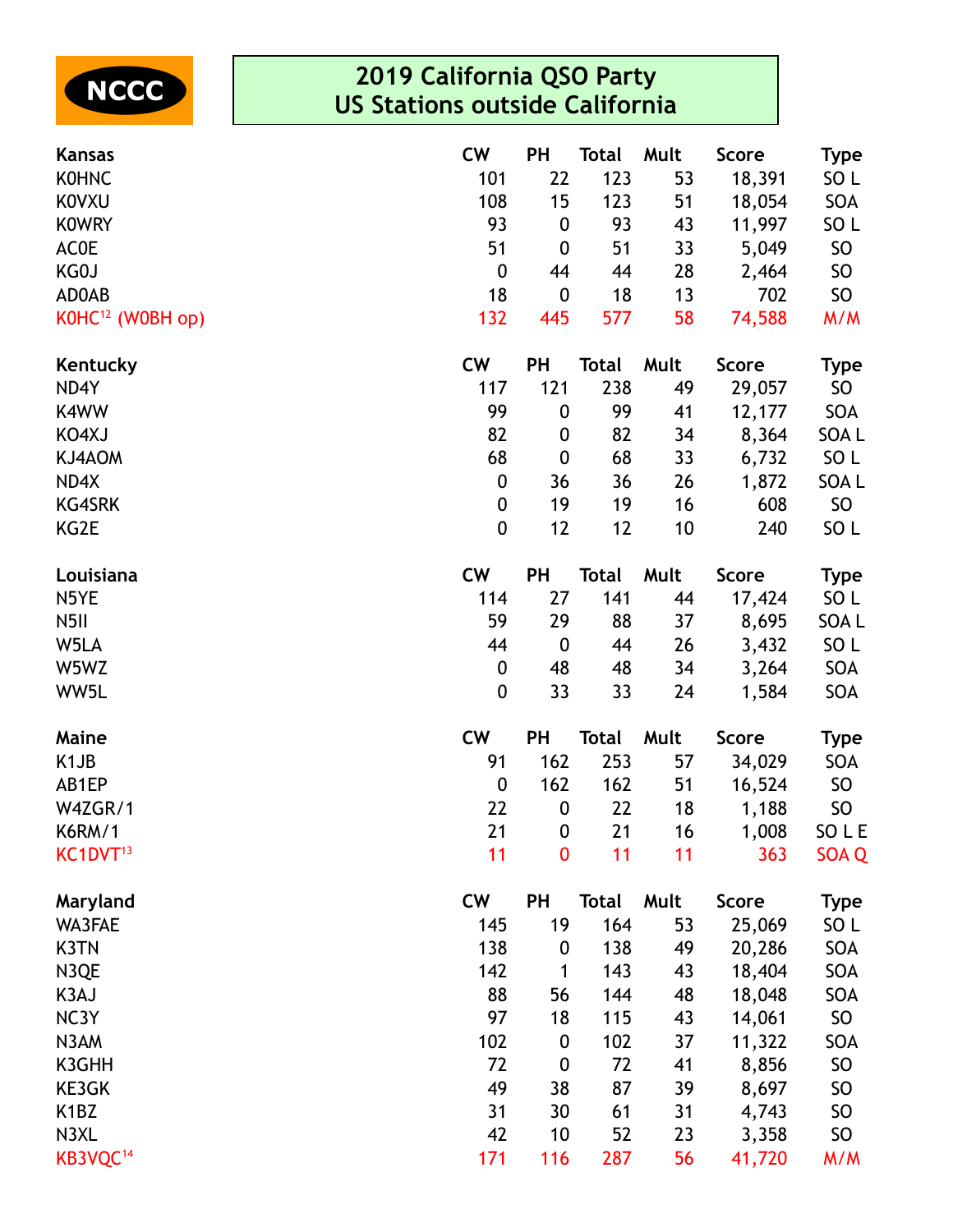

**Maryland CW PH Total Mult Score Type** *KB3VQC ops = ND3D, WA3EKL, K0OO, KB3VQC, K6ZO, N3DPB, KC3IKC*

| <b>Massachusetts</b>              | <b>CW</b>        | PH               | Total | Mult | <b>Score</b> | <b>Type</b>     |
|-----------------------------------|------------------|------------------|-------|------|--------------|-----------------|
| N3ER                              | 135              | 52               | 187   | 52   | 26,468       | SO              |
| NE1C (K1NZ, @K1TTT)               | 0                | 238              | 238   | 54   | 25,704       | SOA             |
| W <sub>1</sub> TO                 | 116              | $\boldsymbol{0}$ | 116   | 51   | 17,748       | SO <sub>L</sub> |
| K5ZD                              | 90               | 47               | 137   | 46   | 16,744       | SO              |
| <b>NU10</b>                       | 70               | 62               | 132   | 48   | 16,032       | SOA             |
| K1VUT                             | 115              | $\boldsymbol{0}$ | 115   | 46   | 15,870       | SO <sub>L</sub> |
| W1FJ                              | 99               | $\boldsymbol{0}$ | 99    | 36   | 10,692       | SO              |
| K <sub>1</sub> TH                 | 64               | 34               | 98    | 41   | 10,660       | SOA             |
| K <sub>1</sub> DJ                 | 66               | 22               | 88    | 37   | 8,954        | SOA             |
| N <sub>1</sub> NN                 | 69               | $\boldsymbol{0}$ | 69    | 38   | 7,866        | <b>SO</b>       |
| K <sub>1</sub> SM                 | 47               | 15               | 62    | 31   | 5,301        | SOA             |
| K <sub>1</sub> SX                 | 36               | $\boldsymbol{0}$ | 36    | 25   | 2,700        | SO <sub>L</sub> |
| W1EBI                             | 18               | $\boldsymbol{0}$ | 18    | 16   | 864          | SOA             |
| N1ADX                             | $\boldsymbol{0}$ | 23               | 23    | 18   | 828          | SO <sub>L</sub> |
| NY <sub>1</sub> US                | $\mathbf 0$      | 23               | 23    | 16   | 736          | SO <sub>L</sub> |
| KC1IEB                            | $\mathbf 0$      | 9                | 9     | 8    | 144          | SO <sub>L</sub> |
| N1SOH <sup>15</sup> (+ W1FM)      | 187              | 100              | 287   | 57   | 43,377       | M/SL            |
| W1SRG <sup>16</sup> (AG1C, W1JSR) | 72               | 70               | 142   | 54   | 19,224       | M/M             |

| Michigan      | <b>CW</b> | PH               | Total | Mult | <b>Score</b> | <b>Type</b>     |
|---------------|-----------|------------------|-------|------|--------------|-----------------|
| <b>W8PI17</b> | 200       | 46               | 246   | 56   | 38,752       | <b>SOAL</b>     |
| K8MRT         | 103       | 46               | 149   | 47   | 18,847       | SOA             |
| K8GT          | 82        | $\boldsymbol{0}$ | 82    | 40   | 9,840        | SOA L           |
| WA1UJU        | 84        | $\mathbf 0$      | 84    | 37   | 9,324        | SO <sub>L</sub> |
| K8BKM         | 48        | 11               | 59    | 30   | 4,980        | SO <sub>L</sub> |
| KD8FS         | 15        | 44               | 59    | 37   | 4,921        | <b>SOA</b>      |
| N8EA          | 55        | $\boldsymbol{0}$ | 55    | 29   | 4,785        | SOA L           |
| K8TS          | 42        | $\boldsymbol{0}$ | 42    | 26   | 3,276        | SO <sub>L</sub> |
| K8JT          | 19        | 15               | 34    | 19   | 1,653        | SO <sub>L</sub> |
| W8RU          | 3         | $\boldsymbol{0}$ | 3     | 3    | 27           | SO <sub>L</sub> |
| NF8M          | 1         | $\boldsymbol{0}$ | 1     | 1    | $\mathbf{3}$ | SO <sub>Q</sub> |
| Minnesota     | <b>CW</b> | PH               | Total | Mult | Score        | <b>Type</b>     |
| <b>KOMPH</b>  | 167       | 56               | 223   | 52   | 31,876       | SOA L           |
| <b>KOEA</b>   | 163       | 34               | 197   | 50   | 27,850       | SOA             |
| <b>WAOLJM</b> | 103       | 56               | 159   | 53   | 22,313       | SO <sub>L</sub> |
| K4IU          | 101       | 36               | 137   | 50   | 18,750       | SOA L           |
| <b>KOTC</b>   | 127       | $\boldsymbol{0}$ | 127   | 43   | 16,383       | SO <sub>L</sub> |
| <b>KOPC</b>   | 92        | 43               | 135   | 44   | 15,928       | SO <sub>1</sub> |
| <b>NOAT</b>   | 106       | $\boldsymbol{0}$ | 106   | 47   | 14,946       | SOA             |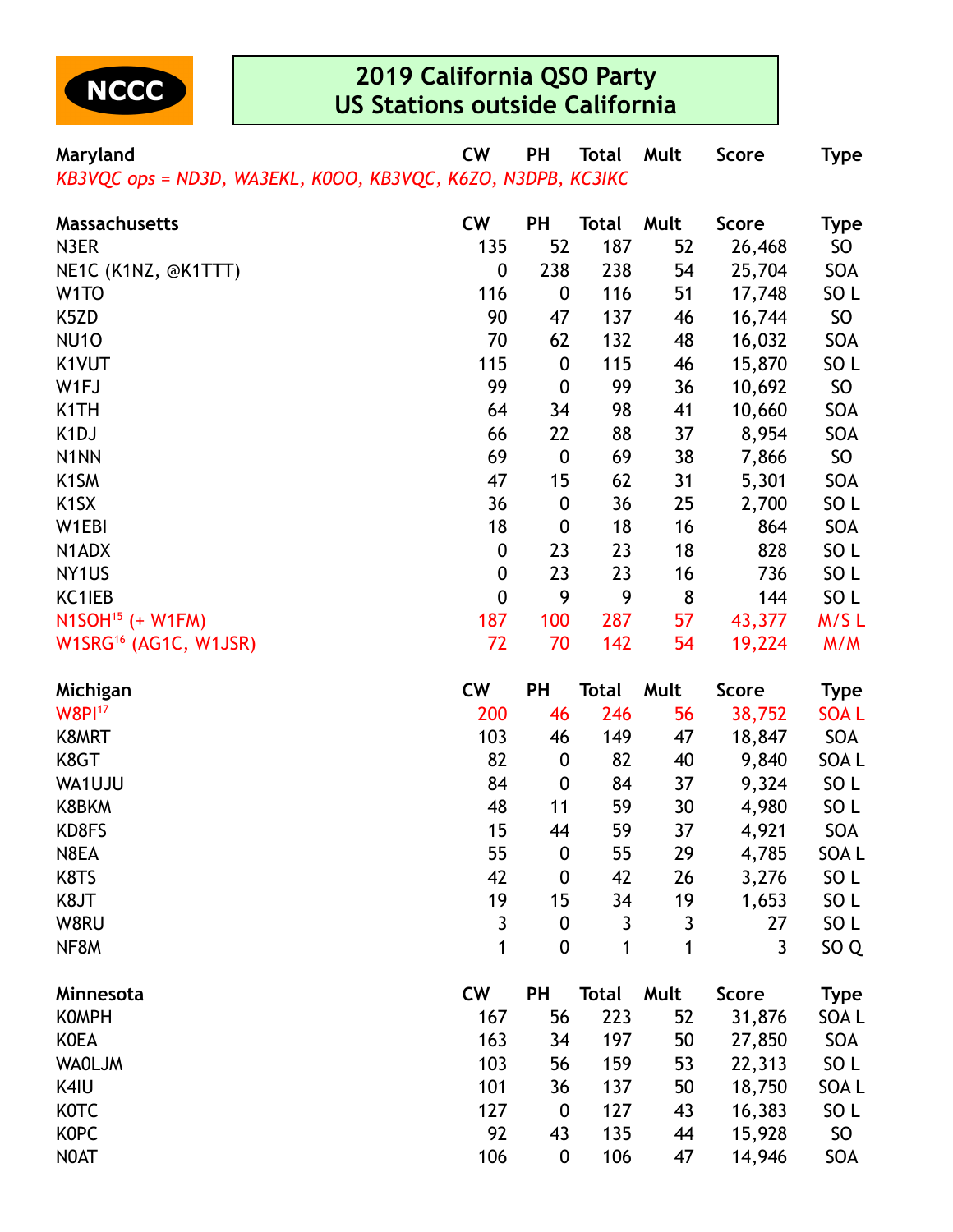

| Minnesota                 | <b>CW</b>               | <b>PH</b>               | Total                   | Mult | <b>Score</b> | <b>Type</b>     |
|---------------------------|-------------------------|-------------------------|-------------------------|------|--------------|-----------------|
| <b>KEOTT</b>              | 101                     | $\boldsymbol{0}$        | 101                     | 40   | 12,120       | SO <sub>L</sub> |
| <b>AIOM</b>               | $\overline{\mathbf{4}}$ | 70                      | 74                      | 37   | 5,624        | SO <sub>1</sub> |
| W6GMT                     | 60                      | $\boldsymbol{0}$        | 60                      | 31   | 5,580        | SO <sub>L</sub> |
| W0ZQ                      | 40                      | 18                      | 58                      | 33   | 5,148        | SO L            |
| <b>KOYR</b>               | 0                       | 67                      | 67                      | 36   | 4,824        | SOA L           |
| <b>KEOOR</b>              | 0                       | 68                      | 68                      | 35   | 4,760        | SOA L           |
| <b>WBOCFF</b>             | 37                      | $\boldsymbol{0}$        | 37                      | 26   | 2,886        | SO <sub>Q</sub> |
| <b>KOQMU</b>              | 0                       | 26                      | 26                      | 22   | 1,144        | SOA L           |
| <b>NOHDR</b>              | 0                       | 12                      | 12                      | 12   | 288          | SO <sub>L</sub> |
| <b>KOHB</b>               |                         |                         |                         |      |              | C               |
| <b>Mississippi</b>        | <b>CW</b>               | PH                      | Total                   | Mult | <b>Score</b> | <b>Type</b>     |
| N4OGW                     | 102                     | $\boldsymbol{0}$        | 102                     | 37   | 11,322       | SO              |
| NM5Z                      | 56                      | 0                       | 56                      | 36   | 6,048        | SO              |
| K7ZYV                     | 14                      | $\boldsymbol{0}$        | 14                      | 14   | 588          | SO <sub>L</sub> |
| Missouri                  | <b>CW</b>               | PH                      | <b>Total</b>            | Mult | <b>Score</b> | <b>Type</b>     |
| <b>NWOM</b>               | 176                     | 95                      | 271                     | 55   | 39,490       | SO <sub>L</sub> |
| <b>NIOR</b>               | 92                      | $\boldsymbol{0}$        | 92                      | 47   | 12,972       | SO <sub>L</sub> |
| <b>KAOREN</b>             | 78                      | $\boldsymbol{0}$        | 78                      | 36   | 8,424        | SO <sub>1</sub> |
| AA0Z                      | 0                       | 10                      | 10                      | 11   | 220          | SO <sub>L</sub> |
| W7KAM                     | 0                       | $\overline{\mathbf{4}}$ | $\overline{\mathbf{4}}$ | 3    | 24           | SO <sub>L</sub> |
| Montana                   | <b>CW</b>               | <b>PH</b>               | <b>Total</b>            | Mult | <b>Score</b> | <b>Type</b>     |
| N9RV                      | 127                     | 169                     | 296                     | 51   | 36,669       | SO              |
| AA7TV                     | 90                      | 105                     | 195                     | 50   | 24,000       | SO <sub>L</sub> |
| <b>K7QA</b> <sup>18</sup> | 100                     | $\bf{0}$                | 100                     | 35   | 10,500       | SOA Q           |
| K6NV/7 <sup>19</sup>      | 71                      | $\bf{0}$                | 71                      | 34   | 7,242        | <b>SOAL</b>     |
| K1AUS                     | 0                       | 27                      | 27                      | 16   | 864          | SO <sub>L</sub> |
| Nebraska                  | <b>CW</b>               | PH                      | <b>Total</b>            | Mult | <b>Score</b> | <b>Type</b>     |
| N6RSH                     | 74                      | 36                      | 110                     | 39   | 11,466       | SO <sub>L</sub> |
| <b>KCOJRW</b>             | 0                       | 71                      | 71                      | 40   | 5,680        | SO <sub>L</sub> |
| KONE <sup>20</sup>        | 38                      | $\bf{0}$                | 38                      | 28   | 3,192        | <b>SOAL</b>     |
| <b>KEOELM</b>             | 0                       | 12                      | 12                      | 11   | 264          | SOA L           |
| Nevada                    | <b>CW</b>               | PH                      | <b>Total</b>            | Mult | <b>Score</b> | <b>Type</b>     |
| W7RN (K5RC op)            | 144                     | 59                      | 203                     | 56   | 30,800       | SOA             |
| K6DGW                     | 75                      | $\boldsymbol{0}$        | 75                      | 36   | 8,100        | SO <sub>L</sub> |
| W6US                      | 0                       | 17                      | 17                      | 10   | 340          | SO L            |
| KG7QXE                    | 0                       | 6                       | 6                       | 5    | 60           | SOA E           |
| <b>New Hampshire</b>      | <b>CW</b>               | <b>PH</b>               | <b>Total</b>            | Mult | <b>Score</b> | <b>Type</b>     |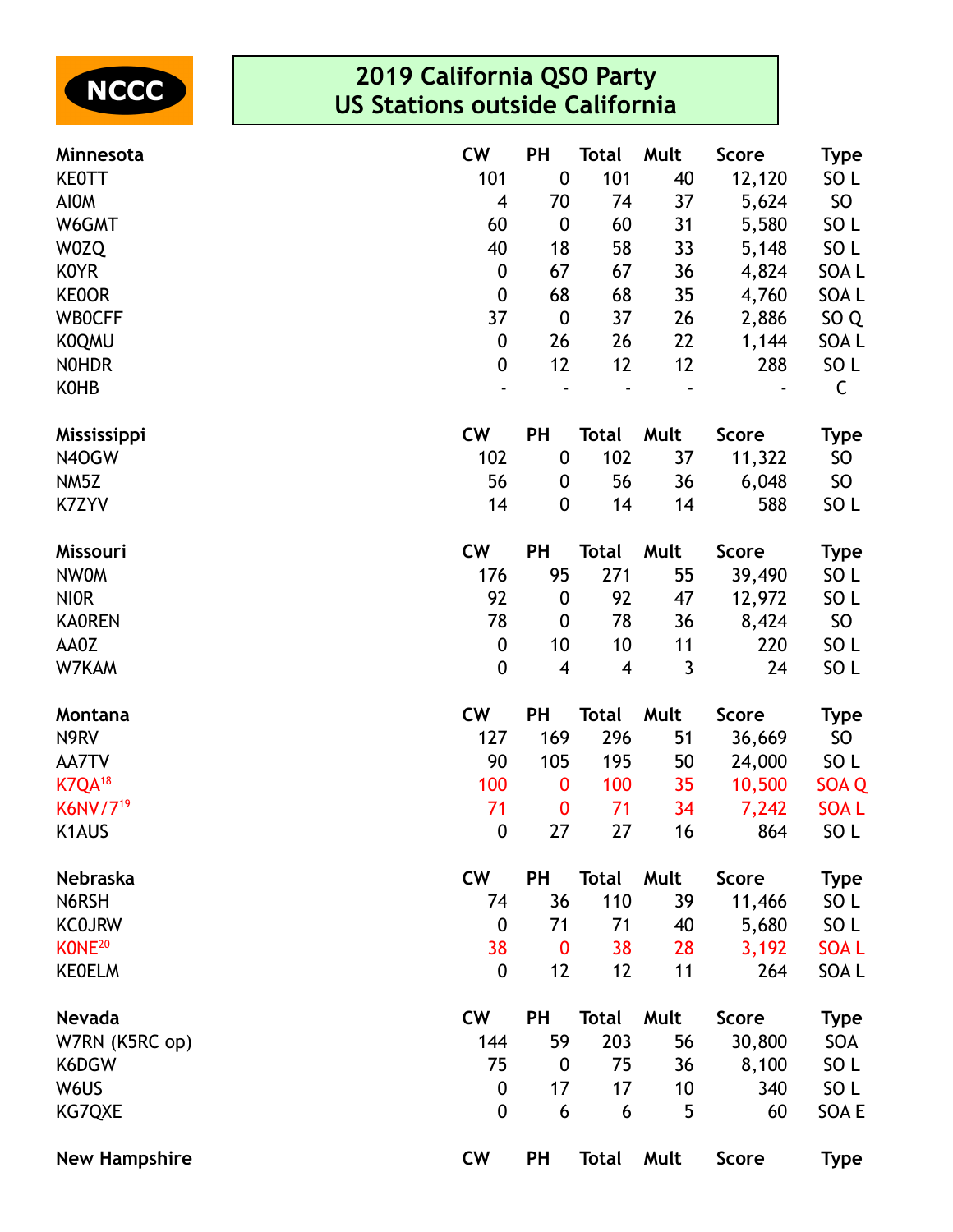

| <b>New Hampshire</b>          | <b>CW</b>               | PH               | <b>Total</b>     | Mult        | <b>Score</b> | <b>Type</b>     |
|-------------------------------|-------------------------|------------------|------------------|-------------|--------------|-----------------|
| K <sub>1</sub> GQ             | 199                     | $\pmb{0}$        | 199              | 50          | 29,850       | SOA             |
| WA1Z                          | 114                     | 37               | 151              | 47          | 19,552       | SOA             |
| W1END                         | 103                     | $\boldsymbol{0}$ | 103              | 48          | 14,832       | SO <sub>L</sub> |
| K <sub>1</sub> R <sub>X</sub> | 69                      | $\boldsymbol{0}$ | 69               | 38          | 7,866        | SOA             |
| K <sub>1</sub> RO             | 61                      | $\boldsymbol{0}$ | 61               | 34          | 6,222        | SOA L           |
| NF <sub>1</sub> H             | 12                      | $\boldsymbol{0}$ | 12               | 8           | 288          | SO <sub>L</sub> |
| <b>New Jersey</b>             | <b>CW</b>               | PH               | <b>Total</b>     | Mult        | <b>Score</b> | <b>Type</b>     |
| WA2FZB                        | 130                     | 90               | 220              | 55          | 31,350       | SOA             |
| W2LE                          | 106                     | $\boldsymbol{0}$ | 106              | 49          | 15,582       | SO <sub>L</sub> |
| KE2D                          | 72                      | 45               | 117              | 47          | 14,382       | SOA L           |
| WB2PJH                        | 65                      | 28               | 93               | 41          | 10,291       | SOA             |
| K <sub>2</sub> AL             | 76                      | 17               | 93               | 39          | 10,218       | SOA L           |
| W2CVW                         | 69                      | $\boldsymbol{0}$ | 69               | 43          | 8,901        | SO <sub>L</sub> |
| N <sub>2</sub> NT             | 85                      | $\boldsymbol{0}$ | 85               | 34          | 8,670        | SOA             |
| W2AAB                         | 46                      | 20               | 66               | 35          | 6,230        | SOA L           |
| AB2TB                         | 52                      | $\boldsymbol{0}$ | 52               | 31          | 4,836        | SO <sub>L</sub> |
| W2KU                          | $\boldsymbol{0}$        | 54               | 54               | 36          | 3,888        | SO              |
| K <sub>2</sub> C <sub>R</sub> | $\boldsymbol{0}$        | 41               | 41               | 25          | 2,050        | SO <sub>L</sub> |
| W2UDT                         | 6                       | 25               | 31               | 23          | 1,564        | SO              |
| W <sub>2</sub> IOC            | $\boldsymbol{0}$        | 31               | 31               | 25          | 1,550        | SO <sub>L</sub> |
| K2AX (KE2D op)                | 20                      | $\boldsymbol{0}$ | 20               | 15          | 900          | SOA L           |
| <b>KB2SDF</b>                 | $\boldsymbol{0}$        | 20               | 20               | 14          | 560          | SO <sub>L</sub> |
| KA2GQQ                        | $\boldsymbol{0}$        | 13               | 13               | 14          | 364          | SO <sub>L</sub> |
| K3MR                          | $\overline{\mathbf{4}}$ | $\boldsymbol{0}$ | 4                | 5           | 60           | SO <sub>L</sub> |
| W <sub>2</sub> NO             | $\mathbf 0$             | $\boldsymbol{0}$ | $\boldsymbol{0}$ | $\mathbf 0$ | 0            | SOA             |
| <b>New Mexico</b>             | <b>CW</b>               | PH               | <b>Total</b>     | Mult        | <b>Score</b> | <b>Type</b>     |
| K7IA                          | 202                     | $\boldsymbol{0}$ | 202              | 47          | 28,482       | SOA             |
| W5TTE                         | 28                      | 13               | 41               | 22          | 2,420        | SO L            |
| <b>New York</b>               | <b>CW</b>               | PH               | <b>Total</b>     | Mult        | <b>Score</b> | <b>Type</b>     |
| $K2ZR^{21}$                   | 229                     | $\bf{0}$         | 229              | 52          | 35,724       | <b>SOAL</b>     |
| NS <sub>2N</sub>              | 160                     | 46               | 206              | 54          | 30,888       | SO              |
| <b>K4RUM</b>                  | 125                     | 35               | 160              | 50          | 22,250       | SOA             |
| N <sub>2</sub> RC             | 106                     | 10               | 116              | 50          | 16,900       | SOA             |
| WB2WPM                        | 122                     | $\boldsymbol{0}$ | 122              | 44          | 16,104       | SOA             |
| <b>WA2JQK</b>                 | 74                      | 45               | 119              | 46          | 14,352       | SO <sub>L</sub> |
| AB3CX                         | 78                      | 18               | 96               | 40          | 10,800       | SOA             |
| N <sub>2</sub> CU             | 87                      | 14               | 101              | 37          | 10,693       | SO <sub>L</sub> |
| W2DXE                         | 89                      | $\boldsymbol{0}$ | 89               | 39          | 10,413       | SO <sub>L</sub> |
| N2SQW                         | 60                      | 40               | 100              | 40          | 10,400       | SOA             |
| <b>KB2URI</b>                 | 77                      | 12               | 89               | 38          | 9,690        | SOA L           |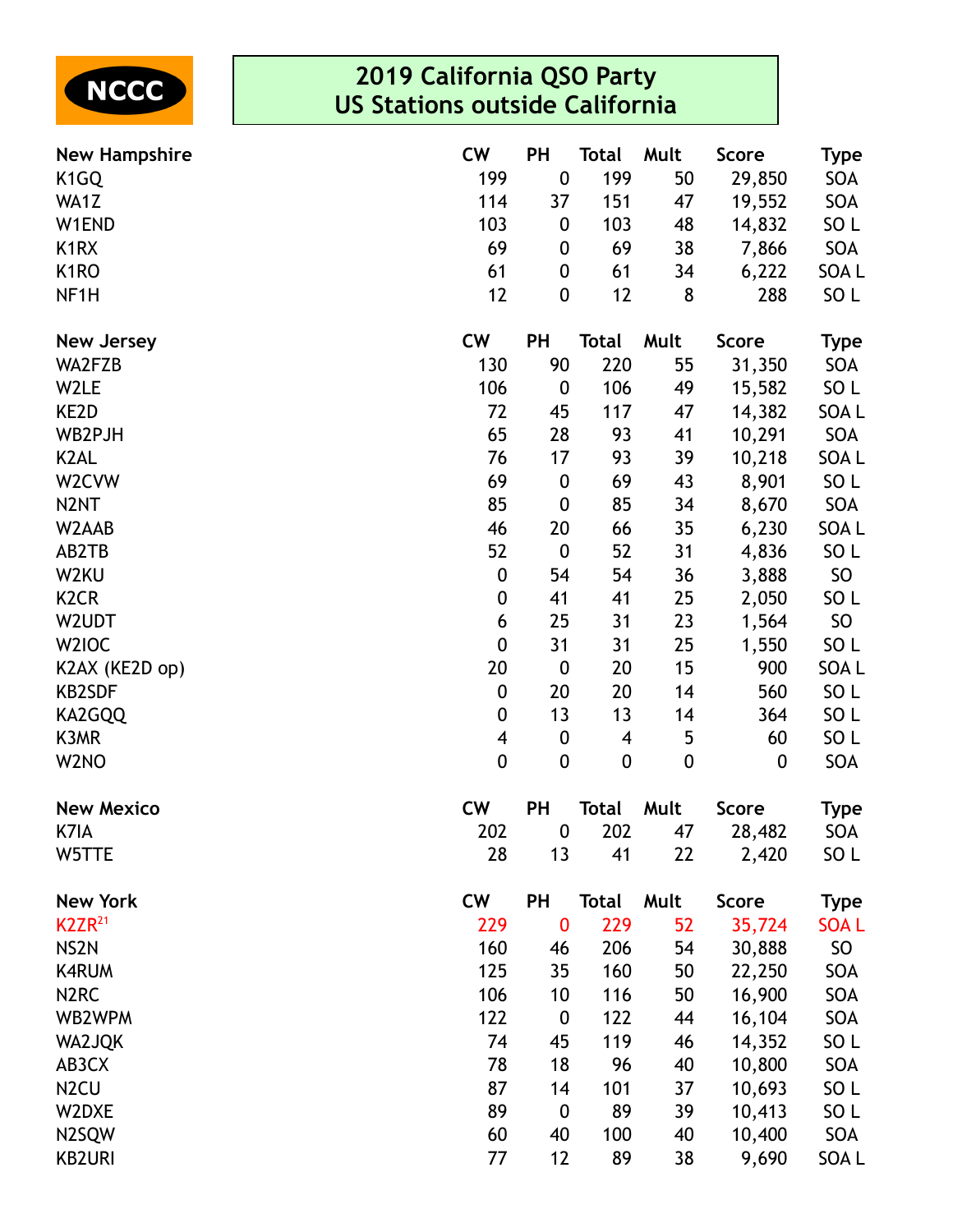

| <b>New York</b>               | <b>CW</b>        | <b>PH</b>        | <b>Total</b> | Mult | <b>Score</b> | <b>Type</b>      |
|-------------------------------|------------------|------------------|--------------|------|--------------|------------------|
| K <sub>2Q</sub> O             | 71               | 16               | 87           | 36   | 8,820        | SO <sub>L</sub>  |
| <b>WA2MCR</b>                 | 36               | 41               | 77           | 37   | 7,030        | SO <sub>L</sub>  |
| K <sub>2</sub> NV             | 65               | $\boldsymbol{0}$ | 65           | 34   | 6,630        | SOA              |
| NN <sub>2NN</sub>             | 61               | $\boldsymbol{0}$ | 61           | 28   | 5,124        | SOA L            |
| W <sub>2</sub> VM             | 44               | $\boldsymbol{0}$ | 44           | 31   | 4,092        | SOA L            |
| N <sub>2</sub> Y <sub>G</sub> | $\boldsymbol{0}$ | 57               | 57           | 32   | 3,648        | SO               |
| <b>KB2LUV</b>                 | $\boldsymbol{0}$ | 44               | 44           | 29   | 2,552        | SO <sub>L</sub>  |
| AA2VG                         | 31               | $\boldsymbol{0}$ | 31           | 21   | 1,953        | SO <sub>L</sub>  |
| KD2TT                         | $\pmb{0}$        | 29               | 29           | 26   | 1,508        | SO               |
| <b>North Carolina</b>         | <b>CW</b>        | <b>PH</b>        | <b>Total</b> | Mult | <b>Score</b> | <b>Type</b>      |
| N4CW                          | 270              | 55               | 325          | 57   | 52,440       | SOA              |
| W1AJT                         | 226              | 1                | 227          | 57   | 38,760       | SOA              |
| <b>K4QPL</b>                  | 168              | $\boldsymbol{0}$ | 168          | 49   | 24,696       | <b>SO</b>        |
| N4IJ                          | 144              | $\boldsymbol{0}$ | 144          | 46   | 19,872       | SO <sub>L</sub>  |
| N4YDU                         | 88               | 52               | 140          | 46   | 16,928       | SOA              |
| <b>K4FTU</b>                  | $\pmb{0}$        | 103              | 103          | 50   | 10,300       | SOA <sub>L</sub> |
| K3WA                          | 49               | $\boldsymbol{0}$ | 49           | 35   | 5,145        | SOA              |
| <b>NOKOE</b>                  | 30               | 27               | 57           | 32   | 4,608        | SO <sub>L</sub>  |
| <b>KN4EWI</b>                 | 25               | 32               | 57           | 28   | 3,892        | SO <sub>L</sub>  |
| W4CHI                         | $\pmb{0}$        | 42               | 42           | 34   | 2,856        | SOA L            |
| N <sub>1</sub> XL             | 0                | 43               | 43           | 25   | 2,150        | SO <sub>L</sub>  |
| AK4NC                         | $\boldsymbol{0}$ | 11               | 11           | 11   | 242          | SO <sub>L</sub>  |
| <b>North Dakota</b>           | <b>CW</b>        | <b>PH</b>        | <b>Total</b> | Mult | Score        | <b>Type</b>      |
| <b>NDOTS</b>                  | 0                | 91               | 91           | 41   | 7,462        | SO <sub>L</sub>  |
| <b>KD0IOE</b>                 | $\pmb{0}$        | 26               | 26           | 21   | 1,092        | SOA L            |
| <b>KEOTHJ</b>                 | $\pmb{0}$        | 25               | 25           | 18   | 900          | SO <sub>L</sub>  |
| Ohio                          | <b>CW</b>        | <b>PH</b>        | <b>Total</b> | Mult | <b>Score</b> | <b>Type</b>      |
| W8BZY                         | 185              | $\pmb{0}$        | 185          | 47   | 26,085       | SOA L            |
| N8BJQ                         | 160              | $\boldsymbol{0}$ | 160          | 47   | 22,560       | <b>SO</b>        |
| N8AA                          | 165              | 0                | 165          | 39   | 19,305       | SO <sub>L</sub>  |
| KE8G                          | 149              | 0                | 149          | 43   | 19,221       | SO <sub>L</sub>  |
| W8TM                          | 117              | 33               | 150          | 41   | 17,097       | SO <sub>L</sub>  |
| K8MFO                         | 95               | $\boldsymbol{0}$ | 95           | 47   | 13,395       | SO               |
| K3YP                          | 119              | $\mathbf 0$      | 119          | 37   | 13,209       | SOA L            |
| K8ZT                          | 78               | 22               | 100          | 47   | 13,066       | SOA Q            |
| W8CAR                         | 79               | 21               | 100          | 42   | 11,718       | SOA              |
| <b>K8RGI</b>                  | 75               | 14               | 89           | 36   | 9,108        | SO <sub>L</sub>  |
| <b>NS80</b>                   | 59               | 21               | 80           | 37   | 8,103        | SO               |
| NO8C                          | 63               | 14               | 77           | 31   | 6,727        | SOA L            |
| K8AJS                         | 62               | $\boldsymbol{0}$ | 62           | 36   | 6,696        | SOA L            |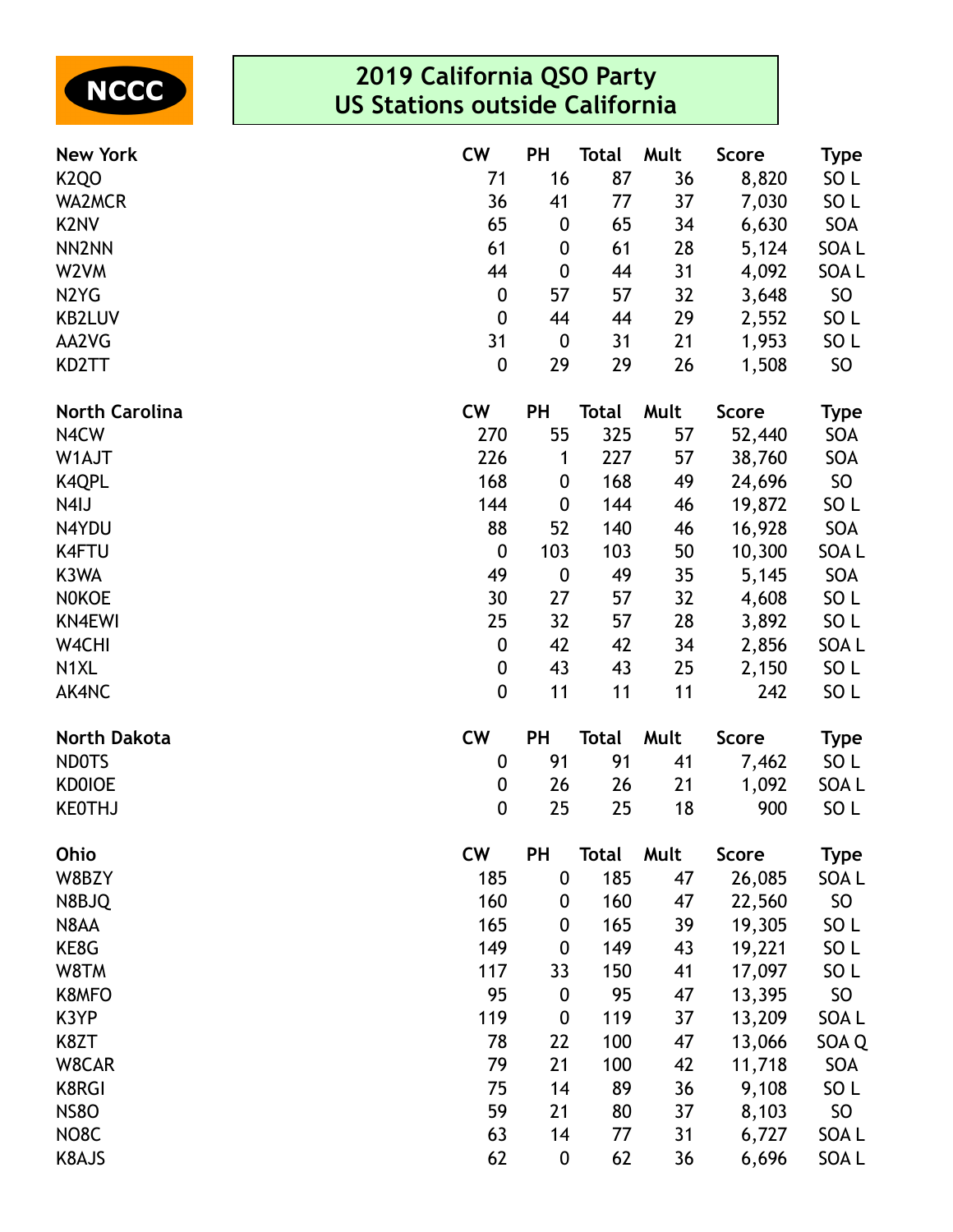

| <b>Ohio</b>                                                                                        | <b>CW</b>   | <b>PH</b>        | Total | Mult | <b>Score</b> | <b>Type</b>     |
|----------------------------------------------------------------------------------------------------|-------------|------------------|-------|------|--------------|-----------------|
| KF8O                                                                                               | 48          | $\boldsymbol{0}$ | 48    | 28   | 4,032        | SO <sub>L</sub> |
| W8BI (AE8AT op)                                                                                    | 0           | 48               | 48    | 32   | 3,072        | SO <sub>L</sub> |
| N8WCP                                                                                              | 0           | 49               | 49    | 28   | 2,744        | SO <sub>L</sub> |
| KC8J                                                                                               | 29          | $\mathbf 0$      | 29    | 21   | 1,827        | SO <sub>L</sub> |
| K9NW                                                                                               | 30          | $\mathbf 0$      | 30    | 18   | 1,620        | SO <sub>L</sub> |
| W8PN                                                                                               | 28          | 0                | 28    | 17   | 1,428        | SO <sub>L</sub> |
| AF8A                                                                                               | 16          | $\mathbf{0}$     | 16    | 13   | 624          | SO <sub>L</sub> |
| KF8MZ                                                                                              | $\mathbf 0$ | 10               | 10    | 9    | 180          | SO              |
| <b>KD8GCN</b>                                                                                      | 0           | 6                | 6     | 5    | 60           | SO <sub>L</sub> |
| K8BF                                                                                               | 102         | 83               | 185   | 45   | 21,240       | M/ML            |
| K8BF ops = WB9LBI, KB8AMZ, K8YLK, WA8US, N8QE, KB8TUY, W8PT, KA8TOA, KB8UUZ, AC8NT,<br>W8KFW, N8BI |             |                  |       |      |              |                 |
| AA8TA                                                                                              |             |                  |       |      |              |                 |

| <b>Oklahoma</b> | <b>CW</b>               | PH                      | Total        | Mult | <b>Score</b> | Type            |
|-----------------|-------------------------|-------------------------|--------------|------|--------------|-----------------|
| W5TM            | 297                     | $\pmb{0}$               | 297          | 56   | 49,896       | SOA             |
| K5UV            | 217                     | $\boldsymbol{0}$        | 217          | 54   | 35,154       | SOA             |
| W5TD            | 118                     | 29                      | 147          | 54   | 22,248       | SO <sub>L</sub> |
| N5XE            | 143                     | $\mathbf 0$             | 143          | 48   | 20,592       | SO <sub>L</sub> |
| AI5SF           | $\boldsymbol{0}$        | 144                     | 144          | 50   | 14,400       | SO <sub>L</sub> |
| N4THC           | $\mathbf 0$             | 67                      | 67           | 34   | 4,556        | SO <sub>L</sub> |
| N5UM            | 37                      | 11                      | 48           | 32   | 4,256        | SOA             |
| AG5VX           | $\boldsymbol{0}$        | 56                      | 56           | 35   | 3,920        | SO <sub>L</sub> |
| AA5ZT           | $\overline{\mathbf{4}}$ | 17                      | 21           | 17   | 782          | SO <sub>L</sub> |
| Oregon          | <b>CW</b>               | PH                      | <b>Total</b> | Mult | <b>Score</b> | <b>Type</b>     |
| KA6BIM/7        | 68                      | 199                     | 267          | 53   | 31,906       | SOA E           |
| W7YAQ           | 138                     | 62                      | 200          | 51   | 27,438       | SO <sub>L</sub> |
| NE7D            | 161                     | $\boldsymbol{0}$        | 161          | 49   | 23,667       | SO              |
| KI7Y            | 144                     | $\boldsymbol{0}$        | 144          | 43   | 18,576       | <b>SO</b>       |
| W2VJN           | 124                     | $\boldsymbol{0}$        | 124          | 44   | 16,368       | SO              |
| N7VS            | 65                      | 56                      | 121          | 45   | 13,815       | SO <sub>L</sub> |
| N7J122          | 88                      | 29                      | 117          | 40   | 12,880       | SO <sub>Q</sub> |
| <b>K7NG</b>     | 74                      | 23                      | 97           | 45   | 12,060       | SO <sub>L</sub> |
| W7GF            | 101                     | $\pmb{0}$               | 101          | 35   | 10,605       | SO <sub>L</sub> |
| W7WHY           | 56                      | $\overline{\mathbf{4}}$ | 60           | 31   | 5,456        | SO              |
| WR7X            | $\boldsymbol{0}$        | 54                      | 54           | 37   | 3,996        | SO <sub>L</sub> |
| AK6A            | 46                      | $\boldsymbol{0}$        | 46           | 28   | 3,864        | SOA L           |
| W7CO            | $\boldsymbol{0}$        | 55                      | 55           | 29   | 3,190        | SOA             |
| W6TDX           | 17                      | 25                      | 42           | 31   | 3,131        | SO <sub>L</sub> |
| WB6JJJ          | 32                      | 17                      | 49           | 16   | 2,080        | SOA L           |
| N7MEK           | $\boldsymbol{0}$        | 14                      | 14           | 16   | 448          | SO <sub>L</sub> |
| W7JHR           | $\boldsymbol{0}$        | 11                      | 11           | 14   | 308          | SO <sub>L</sub> |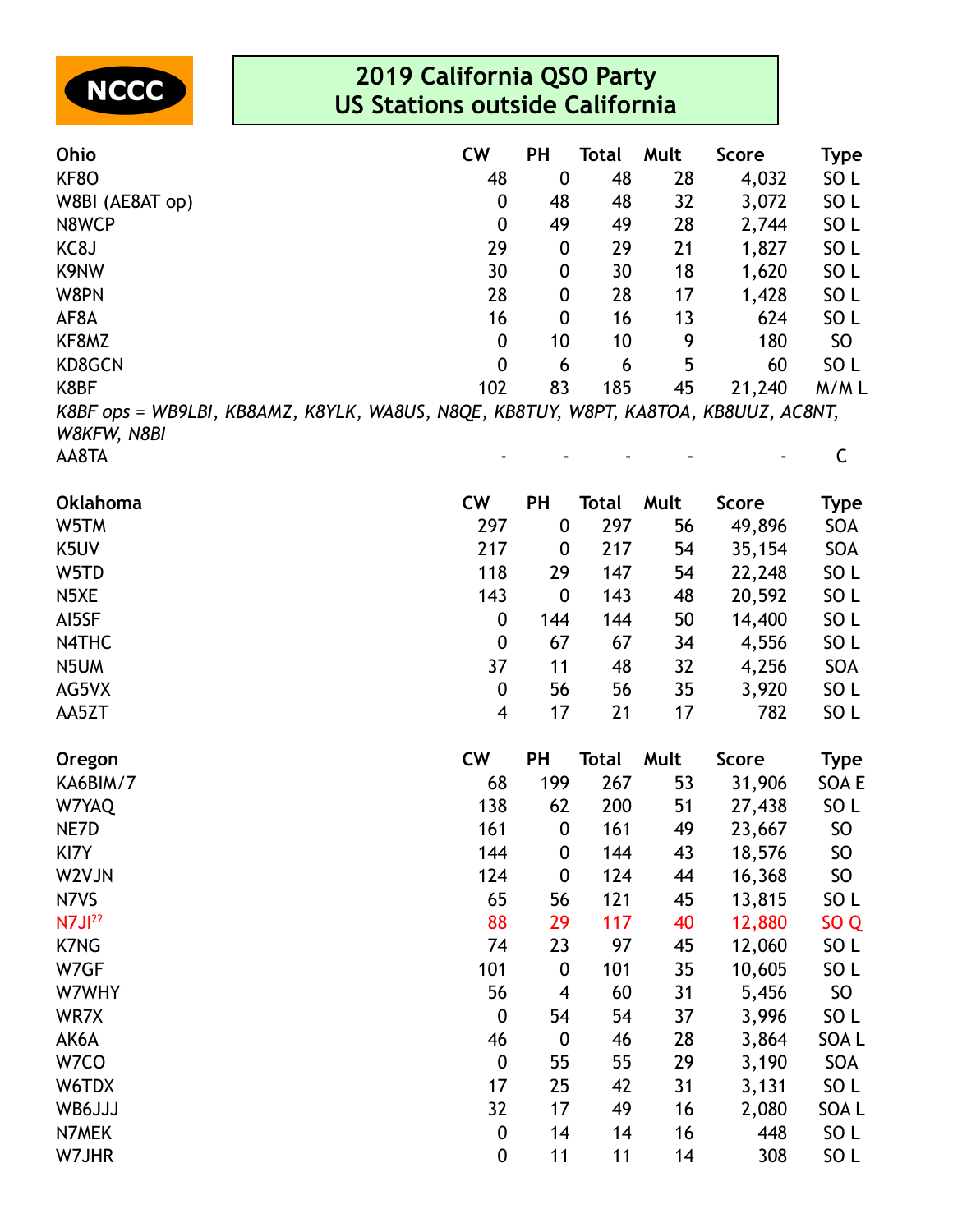

| Oregon                | <b>CW</b>        | PH               | Total        | Mult         | <b>Score</b>   | <b>Type</b>      |
|-----------------------|------------------|------------------|--------------|--------------|----------------|------------------|
| K7JKM                 | $\boldsymbol{0}$ | 5                | 5            | 5            | 50             | SOA L            |
| Pennsylvania          | <b>CW</b>        | PH               | <b>Total</b> | Mult         | <b>Score</b>   | <b>Type</b>      |
| K3WJV                 | 296              | 90               | 386          | 57           | 60,876         | SOA              |
| N3RD                  | 229              | $\boldsymbol{0}$ | 229          | 55           | 37,785         | SOA              |
| AA3B                  | 140              | 53               | 193          | 55           | 28,930         | SOA              |
| <b>WOBR</b>           | 89               | 134              | 223          | 53           | 28,355         | SOA              |
| W3WHK                 | 139              | 22               | 161          | 48           | 22,128         | SO <sub>L</sub>  |
| K3MD                  | 120              | 30               | 150          | 49           | 20,580         | SOA              |
| K3WW                  | 108              | 11               | 119          | 47           | 16,262         | SOA              |
| KQ3F <sup>23</sup>    | 86               | $\bf{0}$         | 86           | 47           | 12,126         | <b>SOAL</b>      |
| K3PP                  | 100              | $\boldsymbol{0}$ | 100          | 40           | 12,000         | SOA              |
| K6ND                  | 48               | 58               | 106          | 43           | 11,180         | SO               |
| N3XF                  | 56               | 37               | 93           | 42           | 10,164         | SO               |
| WA3AAN                | 81               | $\boldsymbol{0}$ | 81           | 36           | 8,748          | SOA              |
| W <sub>2</sub> GD     | 79               | $\boldsymbol{0}$ | 79           | 33           | 7,821          | SOA              |
| KA3D                  | 42               | 20               | 62           | 37           | 6,142          | SOA L            |
| WV2M                  | 37               | 26               | 63           | 35           | 5,705          | SOA              |
| KF3G                  | 21               | $\boldsymbol{0}$ | 21           | 18           | 1,134          | SO <sub>L</sub>  |
| N3EYF                 | $\boldsymbol{0}$ | 25               | 25           | 19           | 950            | SO <sub>L</sub>  |
| KA3E                  | $\boldsymbol{0}$ | 17               | 17           | 16           | 544            | SO <sub>L</sub>  |
| <b>KC3DNG</b>         | $\boldsymbol{0}$ | 11               | 11           | 10           | 220            | SO <sub>L</sub>  |
| WA3NEQ                | $\boldsymbol{0}$ | $\mathsf 3$      | $\mathbf{3}$ | $\mathbf{3}$ | 18             | SO <sub>L</sub>  |
| KE3VN                 | $\boldsymbol{0}$ | 1                | 1            | $\mathbf{1}$ | $\overline{2}$ | SO <sub>Q</sub>  |
| <b>Rhode Island</b>   | <b>CW</b>        | PH               | <b>Total</b> | Mult         | <b>Score</b>   | <b>Type</b>      |
| W1KDA                 | $\boldsymbol{0}$ | 222              | 222          | 55           | 24,420         | SO               |
| W1WIU                 | 12               | 67               | 79           | 37           | 6,290          | SO               |
| AJ1DM                 | 22               | $\boldsymbol{0}$ | 22           | 18           | 1,188          | SO <sub>L</sub>  |
| <b>South Carolina</b> | <b>CW</b>        | <b>PH</b>        | <b>Total</b> | Mult         | <b>Score</b>   | <b>Type</b>      |
| W9DC                  | 147              | 113              | 260          | 57           | 38,019         | SO               |
| KG6MC                 | 134              | 56               | 190          | 53           | 27,242         | SOA              |
| N4XL                  | 105              | 79               | 184          | 52           | 24,596         | SO <sub>L</sub>  |
| KG4IGC <sup>24</sup>  | 120              | 54               | 174          | 46           | 21,528         | <b>SOAL</b>      |
| WA8OJR                | 103              | $\boldsymbol{0}$ | 103          | 43           | 13,287         | SO <sub>L</sub>  |
| <b>WB4HRL</b>         | 64               | 32               | 96           | 44           | 11,264         | SOA              |
| <b>WN4AFP</b>         | 86               | 11               | 97           | 38           | 10,640         | SO <sub>L</sub>  |
| W4SLT                 | $\boldsymbol{0}$ | 64               | 64           | 36           | 4,608          | SO               |
| K4KWB                 | $\boldsymbol{0}$ | 51               | 51           | 30           | 3,060          | SO <sub>L</sub>  |
| <b>WONV</b>           | 33               | $\boldsymbol{0}$ | 33           | 27           | 2,673          | SO <sub>L</sub>  |
| N4JRP                 | $\boldsymbol{0}$ | 36               | 36           | 27           | 1,944          | SO <sub>L</sub>  |
| K4MDI                 | $\boldsymbol{0}$ | 27               | 27           | 20           | 1,080          | SOA <sub>L</sub> |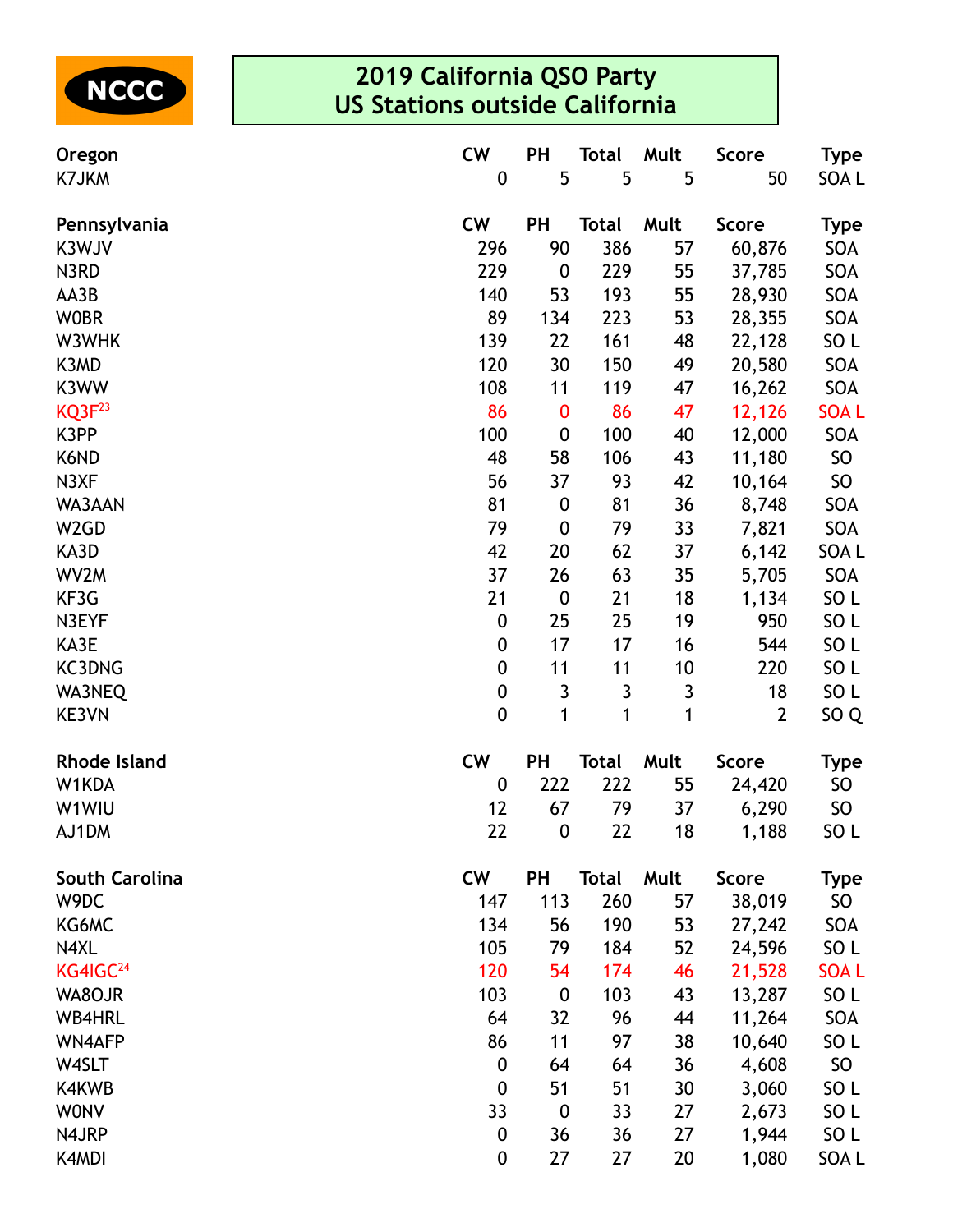

| <b>South Carolina</b>     | <b>CW</b>        | PH               | Total        | Mult | <b>Score</b> | Type            |
|---------------------------|------------------|------------------|--------------|------|--------------|-----------------|
| <b>KA4FVE</b>             | $\boldsymbol{0}$ | 18               | 18           | 18   | 648          | SO L            |
| South Dakota              | <b>CW</b>        | <b>PH</b>        | <b>Total</b> | Mult | <b>Score</b> | Type            |
| K7BG                      | 208              | 83               | 291          | 57   | 45,030       | SO L            |
| K0JV                      | 103              | 3                | 106          | 42   | 13,230       | SO <sub>L</sub> |
| <b>Tennessee</b>          | <b>CW</b>        | PH               | <b>Total</b> | Mult | <b>Score</b> | <b>Type</b>     |
| N4ZZ                      | 290              | 285              | 575          | 58   | 83,520       | SOA L           |
| N8UM                      | 307              | 0                | 307          | 56   | 51,576       | SOA             |
| K4RO                      | 190              | 96               | 286          | 56   | 42,672       | SO              |
| WW5M                      | 152              | 83               | 235          | 52   | 32,344       | SOA             |
| K4AMC                     | 181              | $\boldsymbol{0}$ | 181          | 52   | 28,236       | SO              |
| N4ARO                     | 142              | 46               | 188          | 54   | 27,972       | SOA L           |
| K3IE                      | 151              | 39               | 190          | 49   | 26,019       | SOA L           |
| W4UT                      | 167              | 0                | 167          | 49   | 24,549       | SO              |
| K40WR                     | 134              | 0                | 134          | 45   | 18,090       | SOA             |
| W4NZ                      | 99               | $\boldsymbol{0}$ | 99           | 37   | 10,989       | SO              |
| N4VV                      | 100              | $\boldsymbol{0}$ | 100          | 36   | 10,800       | SOA             |
| W4KW                      | $\boldsymbol{0}$ | 109              | 109          | 46   | 10,028       | SOA             |
| WK9M                      | 88               | 12               | 100          | 33   | 9,504        | SO <sub>L</sub> |
| W4XK                      | 83               | $\boldsymbol{0}$ | 83           | 34   | 8,466        | SO <sub>L</sub> |
| KA5VZG                    | 33               | 43               | 76           | 42   | 7,770        | SOA L           |
| AC6ZM                     | 55               | 10               | 65           | 31   | 5,735        | SOA L           |
| NS4X                      | 39               | 22               | 61           | 32   | 5,152        | SOA             |
| KA4OTB                    | $\boldsymbol{0}$ | 62               | 62           | 35   | 4,340        | SO              |
| AI4DB                     | 0                | 70               | 70           | 29   | 4,060        | SO <sub>L</sub> |
| WN8Y                      | $\boldsymbol{0}$ | 37               | 37           | 28   | 2,072        | SOA L           |
| K4HWS                     | $\boldsymbol{0}$ | 38               | 38           | 27   | 2,052        | SO <sub>L</sub> |
| W5MMW                     | $\mathbf 0$      | 38               | 38           | 25   | 1,900        | SO <sub>L</sub> |
| WF7T                      | 24               | 5                | 29           | 23   | 1,886        | SO <sub>L</sub> |
| W6UB                      | 23               | 0                | 23           | 21   | 1,449        | SO L            |
| WA4JA                     | $\mathbf 0$      | 16               | 16           | 14   | 448          | SO <sub>L</sub> |
| WV4P (+ W4TLK)            | 235              | 87               | 322          | 55   | 48,345       | M/S             |
| <b>Texas</b>              | <b>CW</b>        | PH               | <b>Total</b> | Mult | <b>Score</b> | <b>Type</b>     |
| K5KJ                      | 227              | 247              | 474          | 57   | 66,975       | SO              |
| <b>N5RZ</b> <sup>25</sup> | 232              | 175              | 407          | 57   | 59,622       | <b>SOA</b>      |
| WA8ZBT                    | 159              | 54               | 213          | 50   | 29,250       | SOA L           |
| K <sub>5</sub> IB         | 133              | 61               | 194          | 53   | 27,613       | SO              |
| N5DO                      | 138              | 37               | 175          | 49   | 23,912       | SOA L           |
| K5GA                      | 150              | 0                | 150          | 52   | 23,400       | SO <sub>L</sub> |
| K5RX                      | 159              | 0                | 159          | 41   | 19,557       | SO              |
| KG5SW                     | 127              | 0                | 127          | 50   | 19,050       | SOA L           |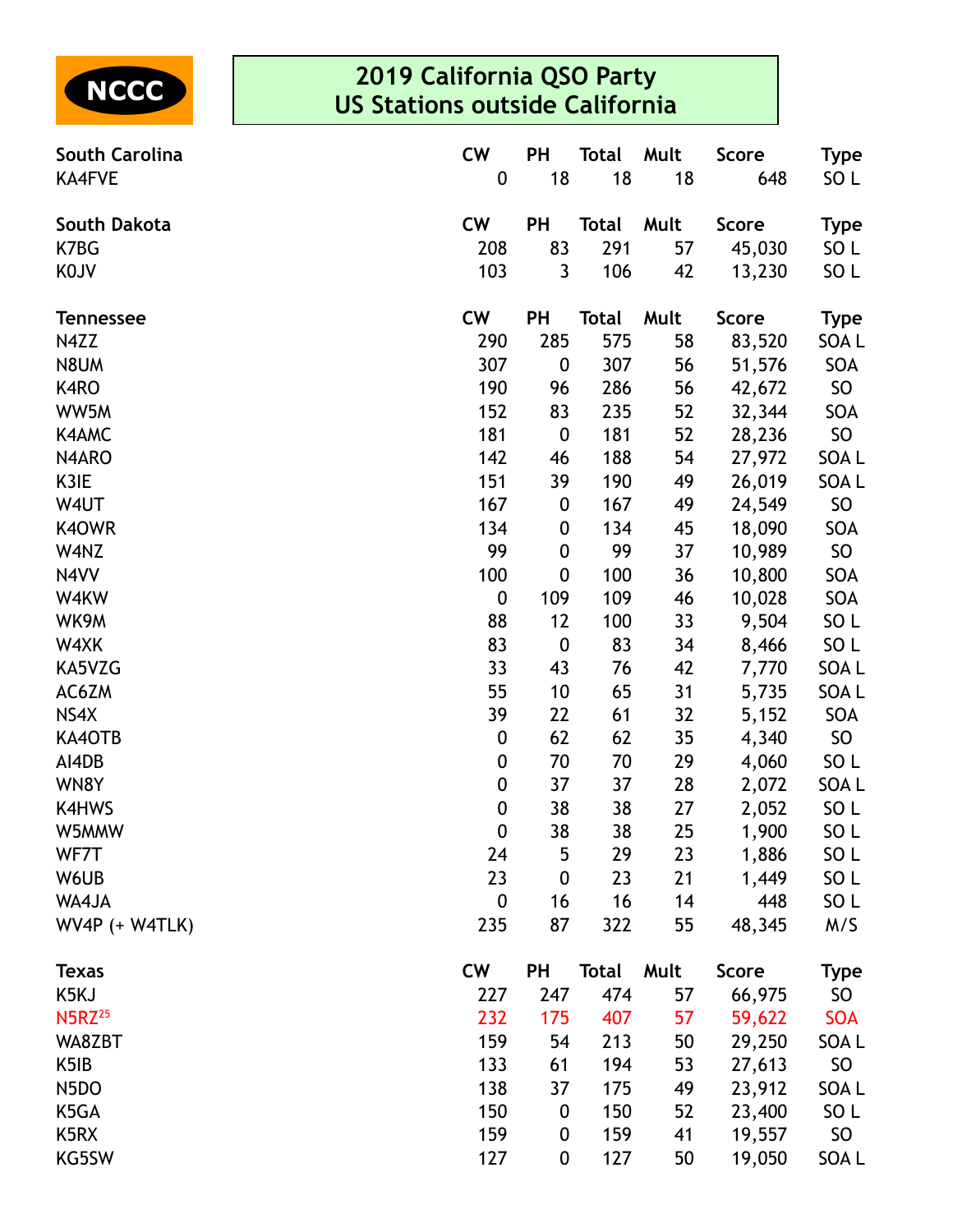

| <b>Texas</b>      | <b>CW</b>                | <b>PH</b>        | <b>Total</b> | Mult | <b>Score</b> | Type            |
|-------------------|--------------------------|------------------|--------------|------|--------------|-----------------|
| WA5LFD            | 80                       | 79               | 159          | 44   | 17,512       | SO L            |
| K5ME              | 117                      | $\boldsymbol{0}$ | 117          | 47   | 16,497       | SO <sub>L</sub> |
| AC4CA             | 109                      | $\boldsymbol{0}$ | 109          | 43   | 14,061       | SOA             |
| W5QLF             | 106                      | $\boldsymbol{0}$ | 106          | 42   | 13,356       | SO <sub>L</sub> |
| W5GCX             | 89                       | 37               | 126          | 38   | 12,958       | SO <sub>L</sub> |
| <b>WOVX</b>       | 87                       | $\boldsymbol{0}$ | 87           | 44   | 11,484       | SOA             |
| K5GQ              | 98                       | $\boldsymbol{0}$ | 98           | 36   | 10,584       | SO              |
| K5DHY             | 28                       | 75               | 103          | 44   | 10,296       | SO <sub>L</sub> |
| WA5LXS            | 60                       | 36               | 96           | 39   | 9,828        | SOA             |
| K <sub>5</sub> PI | 68                       | 23               | 91           | 38   | 9,500        | SOA             |
| WB8LBZ            | $\boldsymbol{0}$         | 111              | 111          | 41   | 9,102        | SO              |
| N5ZKK             | $\boldsymbol{0}$         | 96               | 96           | 47   | 9,024        | SO              |
| W8FN              | 57                       | $\boldsymbol{0}$ | 57           | 35   | 5,985        | SO              |
| WC5D              | 64                       | $\boldsymbol{0}$ | 64           | 31   | 5,952        | SO <sub>L</sub> |
| N5TM              | 59                       | $\boldsymbol{0}$ | 59           | 33   | 5,841        | SOA             |
| AJ4F              | 46                       | $\boldsymbol{0}$ | 46           | 28   | 3,864        | SO L            |
| KE5LQ             | 12                       | 33               | 45           | 32   | 3,264        | SOA L           |
| KV5W              | 40                       | $\boldsymbol{0}$ | 40           | 25   | 3,000        | SO L            |
| K5LGX             | $\overline{\mathcal{A}}$ | 44               | 48           | 28   | 2,800        | SOA L           |
| W5AQY             | $\boldsymbol{0}$         | 41               | 41           | 22   | 1,804        | SOA L           |
| N5PBP             | $\boldsymbol{0}$         | 35               | 35           | 23   | 1,610        | SOA L           |
| KG5WJZ            | $\boldsymbol{0}$         | 32               | 32           | 25   | 1,600        | SO <sub>L</sub> |
| AB5AA             | $\overline{7}$           | 22               | 29           | 20   | 1,300        | SO              |
| N6XVZ             | $\boldsymbol{0}$         | 28               | 28           | 23   | 1,288        | SO <sub>L</sub> |
| N5UJ (NM6E op)    | 15                       | 17               | 32           | 16   | 1,264        | SO              |
| K <sub>5</sub> IX | 26                       | $\boldsymbol{0}$ | 26           | 16   | 1,248        | SO <sub>L</sub> |
| NT5TT             | 18                       | 3                | 21           | 15   | 900          | SO <sub>L</sub> |
| N5DTT             | $\boldsymbol{0}$         | 18               | 18           | 12   | 432          | SO <sub>L</sub> |
| <b>KF5NRS</b>     | $\mathbf{0}$             | 10               | 10           | 10   | 200          | SO.             |
| AG5RR             | $\boldsymbol{0}$         | 10               | 10           | 7    | 140          | SO <sub>Q</sub> |
| AB5XM             |                          |                  |              |      |              | $\mathsf{C}$    |
| KU5Y              |                          |                  |              |      |              | $\mathsf C$     |
| Utah              | <b>CW</b>                | PH               | <b>Total</b> | Mult | <b>Score</b> | <b>Type</b>     |
| K7UT              | 75                       | 82               | 157          | 49   | 19,061       | SOA             |
| W7CT              | 126                      | $\boldsymbol{0}$ | 126          | 44   | 16,632       | SOA             |
| NG7M              | 72                       | 35               | 107          | 39   | 11,154       | SOA             |
| WB7TJI            | 41                       | 28               | 69           | 36   | 6,444        | SO <sub>L</sub> |
| K1LOK             | $\boldsymbol{0}$         | 57               | 57           | 36   | 4,104        | SO <sub>L</sub> |
| <b>K7ULS</b>      | 38                       | $\boldsymbol{0}$ | 38           | 24   | 2,736        | SO <sub>L</sub> |
| N7ACI             | 16                       | 16               | 32           | 26   | 2,080        | SO <sub>L</sub> |
| <b>KZ7ZUL</b>     | $\boldsymbol{0}$         | 8                | 8            | 12   | 192          | SO L            |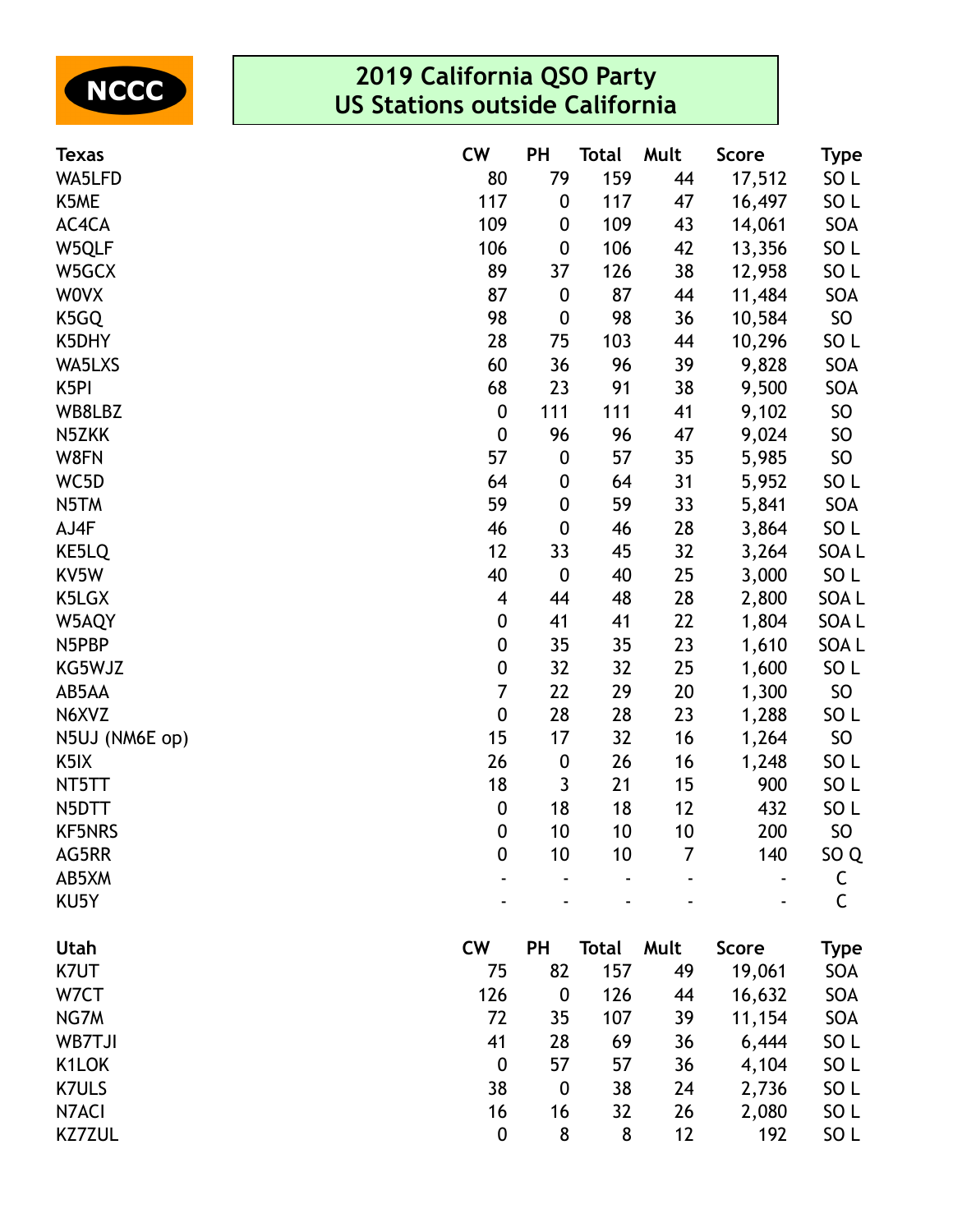

| Vermont             | <b>CW</b>        | <b>PH</b>               | <b>Total</b> | Mult | <b>Score</b> | <b>Type</b>      |
|---------------------|------------------|-------------------------|--------------|------|--------------|------------------|
| K <sub>1</sub> IB   | 111              | $\pmb{0}$               | 111          | 48   | 15,984       | SO               |
| K <sub>2</sub> LE   | 72               | 20                      | 92           | 40   | 10,240       | SOA              |
| KK1L                | $\boldsymbol{0}$ | 90                      | 90           | 37   | 6,660        | SO <sub>1</sub>  |
| Virginia            | <b>CW</b>        | PH                      | Total        | Mult | <b>Score</b> | <b>Type</b>      |
| N3UA                | 312              | 253                     | 565          | 58   | 83,636       | SOA              |
| K7SV                | 311              | 196                     | 507          | 58   | 76,850       | SO <sub>L</sub>  |
| K4ORD               | 187              | $\pmb{0}$               | 187          | 52   | 29,172       | SO <sub>L</sub>  |
| WA4JUK              | 119              | 32                      | 151          | 49   | 20,629       | SOA              |
| W4YE                | 149              | $\pmb{0}$               | 149          | 46   | 20,562       | SO <sub>L</sub>  |
| K4GM                | 125              | 24                      | 149          | 43   | 18,189       | SOA L            |
| W4NA                | 122              | $\pmb{0}$               | 122          | 48   | 17,568       | SOA L            |
| N4DJ                | 88               | 51                      | 139          | 41   | 15,006       | SO               |
| K <sub>2</sub> WK   | 89               | 27                      | 116          | 46   | 14,766       | SOA              |
| KK4R                | 77               | 24                      | 101          | 44   | 12,276       | SO <sub>L</sub>  |
| K4FTO               | 86               | $\pmb{0}$               | 86           | 37   | 9,546        | SO <sub>L</sub>  |
| <b>K40SO</b>        | 77               | $\boldsymbol{0}$        | 77           | 37   | 8,547        | SO <sub>L</sub>  |
| N3KN                | 74               | $\pmb{0}$               | 74           | 34   | 7,548        | SO <sub>YL</sub> |
| K1HTV               | 36               | 36                      | 72           | 41   | 7,380        | SOA L            |
| N3MM                | 61               | $\bf 8$                 | 69           | 34   | 6,766        | SOA L            |
| KW4TO               | 48               | 25                      | 73           | 30   | 5,820        | SO <sub>L</sub>  |
| WA40FW              | $\boldsymbol{0}$ | 52                      | 52           | 34   | 3,536        | SO <sub>L</sub>  |
| KG3V                | 41               | $\pmb{0}$               | 41           | 28   | 3,444        | SO               |
| <b>KK4ADQ</b>       | $\boldsymbol{0}$ | 39                      | 39           | 25   | 1,950        | SO <sub>L</sub>  |
| KM4IAJ              | $\boldsymbol{0}$ | 41                      | 41           | 22   | 1,804        | SOA L            |
| W4HRL               | $\boldsymbol{0}$ | 34                      | 34           | 24   | 1,632        | SO <sub>L</sub>  |
| AK4VQ               | $\mathbf 0$      | 20                      | 20           | 16   | 640          | SO               |
| KN4VV               | 15               | $\pmb{0}$               | 15           | 14   | 630          | SO <sub>Q</sub>  |
| KK4BZ               | $\mathbf{0}$     | 16                      | 16           | 10   | 320          | <b>SOAL</b>      |
| WA2OMT              | $\boldsymbol{0}$ | $\overline{\mathbf{4}}$ | 4            | 4    | 32           | SO <sub>L</sub>  |
| Washington          | <b>CW</b>        | PH                      | <b>Total</b> | Mult | <b>Score</b> | <b>Type</b>      |
| W6OAT <sup>26</sup> | 188              | 72                      | 260          | 55   | 38,940       | <b>SOA</b>       |
| W7GKF               | 172              | 99                      | 271          | 54   | 38,556       | SO               |
| <b>K7RL</b>         | 96               | 102                     | 198          | 53   | 26,076       | SOA              |
| K7SS                | 148              | $\boldsymbol{0}$        | 148          | 44   | 19,536       | SO <sub>L</sub>  |
| W7CD                | 138              | 0                       | 138          | 44   | 18,216       | SO <sub>L</sub>  |
| <b>K7HBN</b>        | 106              | $\boldsymbol{0}$        | 106          | 51   | 16,218       | SO <sub>L</sub>  |
| <b>KB7N</b>         | 137              | $\boldsymbol{0}$        | 137          | 39   | 16,029       | SO               |
| AB7RW               | 102              | $\mathbf 0$             | 102          | 42   | 12,852       | SO <sub>L</sub>  |
| K7BA                | $\mathbf 0$      | 130                     | 130          | 49   | 12,740       | SO <sub>L</sub>  |
| W7FN                | 89               | $\boldsymbol{0}$        | 89           | 39   | 10,413       | SO <sub>1</sub>  |
| N9ADG               | 81               | 13                      | 94           | 35   | 9,415        | SO L             |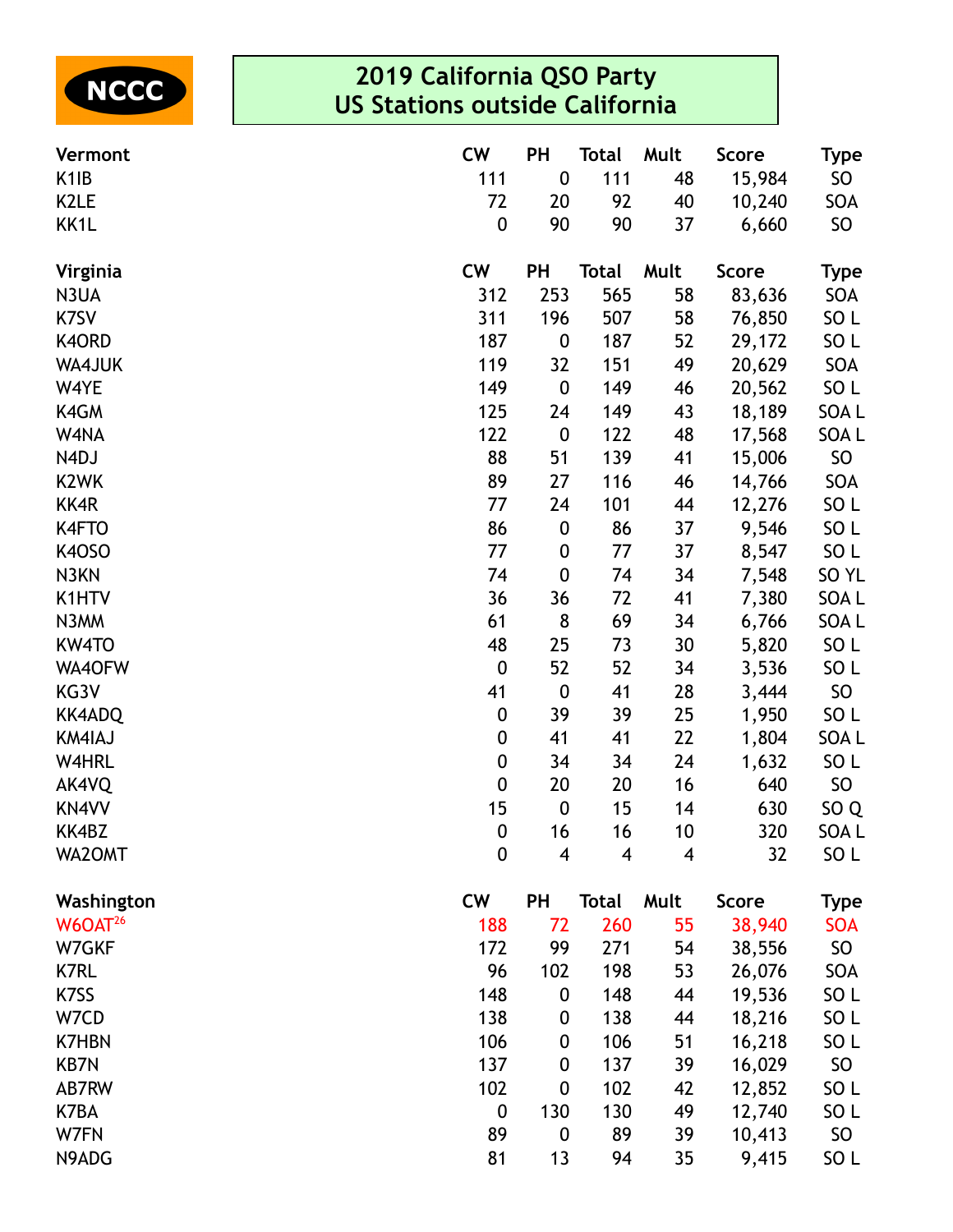

| Washington           | <b>CW</b>        | PH               | <b>Total</b> | Mult           | <b>Score</b> | <b>Type</b>     |
|----------------------|------------------|------------------|--------------|----------------|--------------|-----------------|
| W7POE                | 78               | $\pmb{0}$        | 78           | 36             | 8,424        | SO <sub>L</sub> |
| WA7AXT               | 62               | $\boldsymbol{0}$ | 62           | 31             | 5,766        | SO <sub>L</sub> |
| NN7M                 | 64               | $\boldsymbol{0}$ | 64           | 25             | 4,800        | SO <sub>L</sub> |
| AB7MP                | 48               | $\pmb{0}$        | 48           | 25             | 3,600        | SO <sub>L</sub> |
| N7CPM                | 32               | 8                | 40           | 27             | 3,024        | <b>SO</b>       |
| <b>K7VAP</b>         | $\boldsymbol{0}$ | 33               | 33           | 20             | 1,320        | SOLYL           |
| WT8P                 | 24               | $\pmb{0}$        | 24           | 17             | 1,224        | SO <sub>L</sub> |
| N7EPD                | 27               | $\pmb{0}$        | 27           | 15             | 1,215        | SOA             |
| <b>KC7YE</b>         | 23               | $\boldsymbol{0}$ | 23           | 17             | 1,173        | SO <sub>L</sub> |
| <b>K7NWR</b>         | $\boldsymbol{0}$ | 30               | 30           | 19             | 1,140        | SO <sub>L</sub> |
| K6KR                 | 19               | $\boldsymbol{0}$ | 19           | 13             | 741          | <b>SO</b>       |
| NS7U                 | $\boldsymbol{0}$ | 16               | 16           | 9              | 288          | SO <sub>L</sub> |
| K6ZY                 | 9                | $\mathbf 0$      | 9            | $\overline{7}$ | 189          | SO <sub>Q</sub> |
| <b>West Virginia</b> | <b>CW</b>        | <b>PH</b>        | <b>Total</b> | Mult           | <b>Score</b> | <b>Type</b>     |
| K8JQ                 | 147              | $\pmb{0}$        | 147          | 44             | 19,404       | <b>SO</b>       |
| Wisconsin            | <b>CW</b>        | PH               | <b>Total</b> | Mult           | <b>Score</b> | <b>Type</b>     |
| N <sub>9</sub> CK    | 261              | $\boldsymbol{0}$ | 261          | 55             | 43,065       | SOA L           |
| N7ZZ                 | 192              | 88               | 280          | 54             | 40,608       | SO <sub>L</sub> |
| W9AV                 | 178              | 66               | 244          | 53             | 35,298       | SOA L           |
| W9XT                 | 128              | 45               | 173          | 54             | 25,596       | SOA L           |
| AC9TO                | $\pmb{0}$        | 70               | 70           | 39             | 5,460        | SO <sub>L</sub> |
| NS91                 | 52               | $\boldsymbol{0}$ | 52           | 33             | 5,148        | SOA             |
| WO9B                 | 44               | $\boldsymbol{0}$ | 44           | 29             | 3,828        | SOA L           |
| WT9Q                 | 34               | $\boldsymbol{0}$ | 34           | 21             | 2,142        | SOA L           |
| KC9YL                | 3                | 22               | 25           | 21             | 1,113        | SOLYL           |
| AB9XI                | 8                | 5                | 13           | 11             | 374          | SO <sub>L</sub> |
| Wyoming              | <b>CW</b>        | PH               | <b>Total</b> | Mult           | <b>Score</b> | <b>Type</b>     |
| N7MZW                | $\boldsymbol{0}$ | 278              | 278          | 54             | 30,024       | SOA L           |
| KI6QDH               | 2                | 144              | 146          | 48             | 14,112       | <b>SO</b>       |
| WC7S                 | 104              | $\boldsymbol{0}$ | 104          | 41             | 12,792       | SO <sub>Q</sub> |

C = *Checklog*

E = Country Expedition L = Low Power M = Mobile M/M = Multi-Multi M/S = Multi-Single  $Q = QRP$ YL = Female Operator